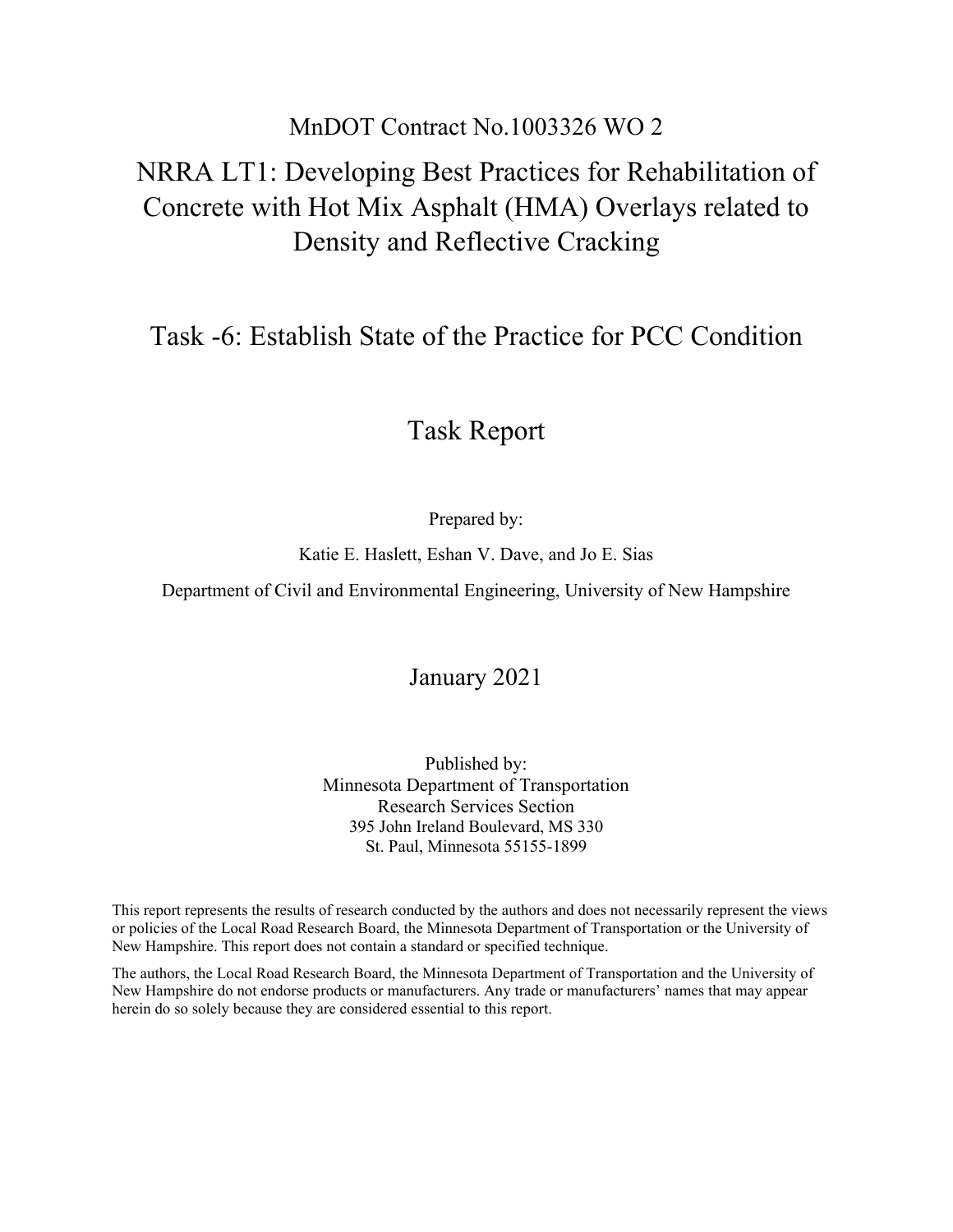## **Table of Contents**

| 1. |  |
|----|--|
| 2. |  |
|    |  |
|    |  |
|    |  |
|    |  |
| 3. |  |
|    |  |
|    |  |
|    |  |
|    |  |
|    |  |
|    |  |
| 4. |  |
|    |  |
|    |  |
|    |  |
| 5. |  |
| 6. |  |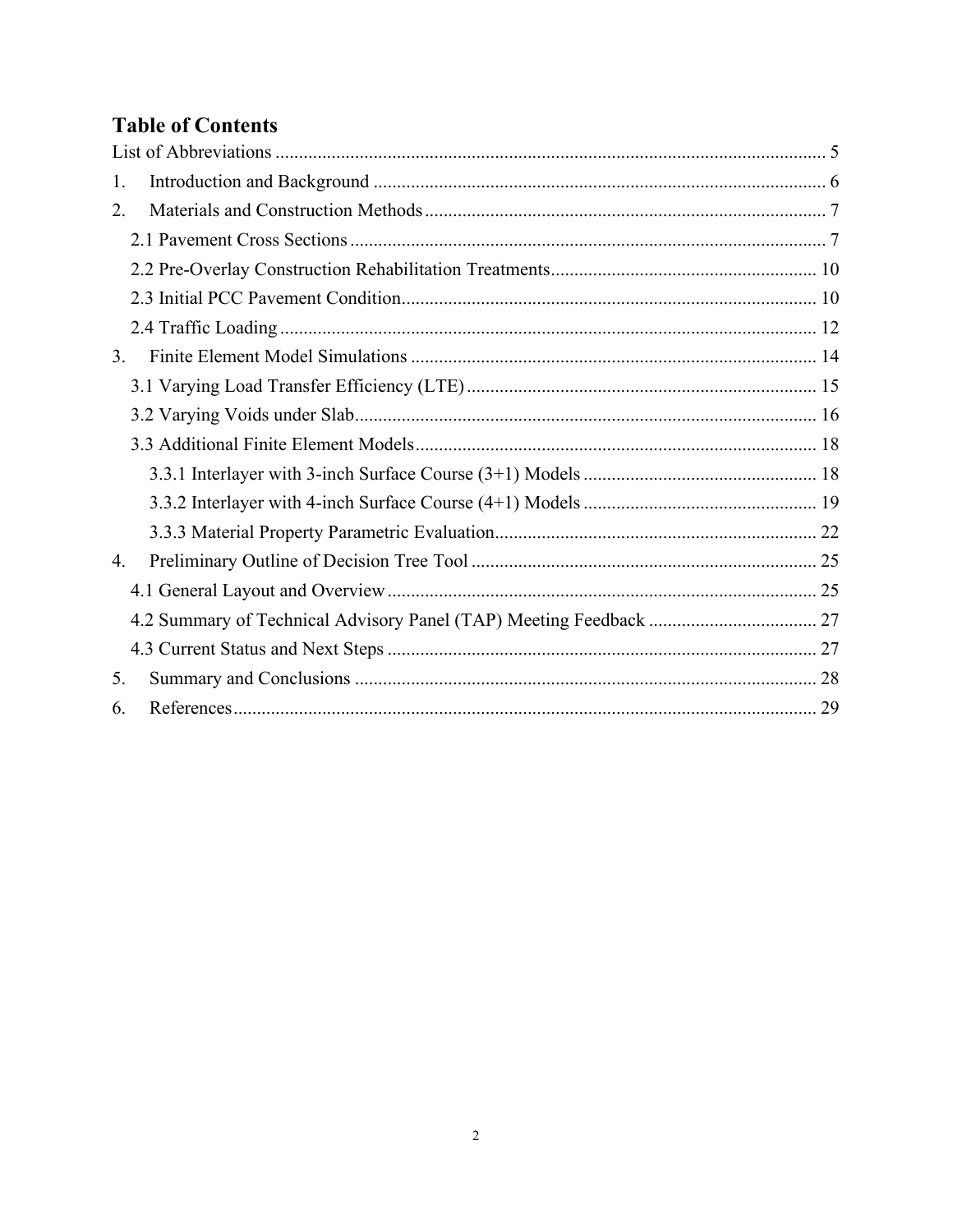# **List of Tables**

| Table 2: Summary of mixtures and corresponding field sections on MnROAD bypass 8               |    |
|------------------------------------------------------------------------------------------------|----|
|                                                                                                |    |
| Table 4: Summary of traffic loading on field section lanes from September 2017 to November     |    |
|                                                                                                |    |
| Table 5: Load transfer efficiency (LTE) in MnROAD test sections prior to overlay construction. |    |
|                                                                                                |    |
| Table 6: Finite element simulations with varying load transfer efficiency (LTE).  16           |    |
|                                                                                                |    |
| Table 8: FE model damage ratio results with void and varying levels of LTE.  18                |    |
|                                                                                                |    |
|                                                                                                |    |
|                                                                                                |    |
| Table 12: cell 988 parametric results with increasing fracture energy and decreasing tensile   |    |
|                                                                                                | 24 |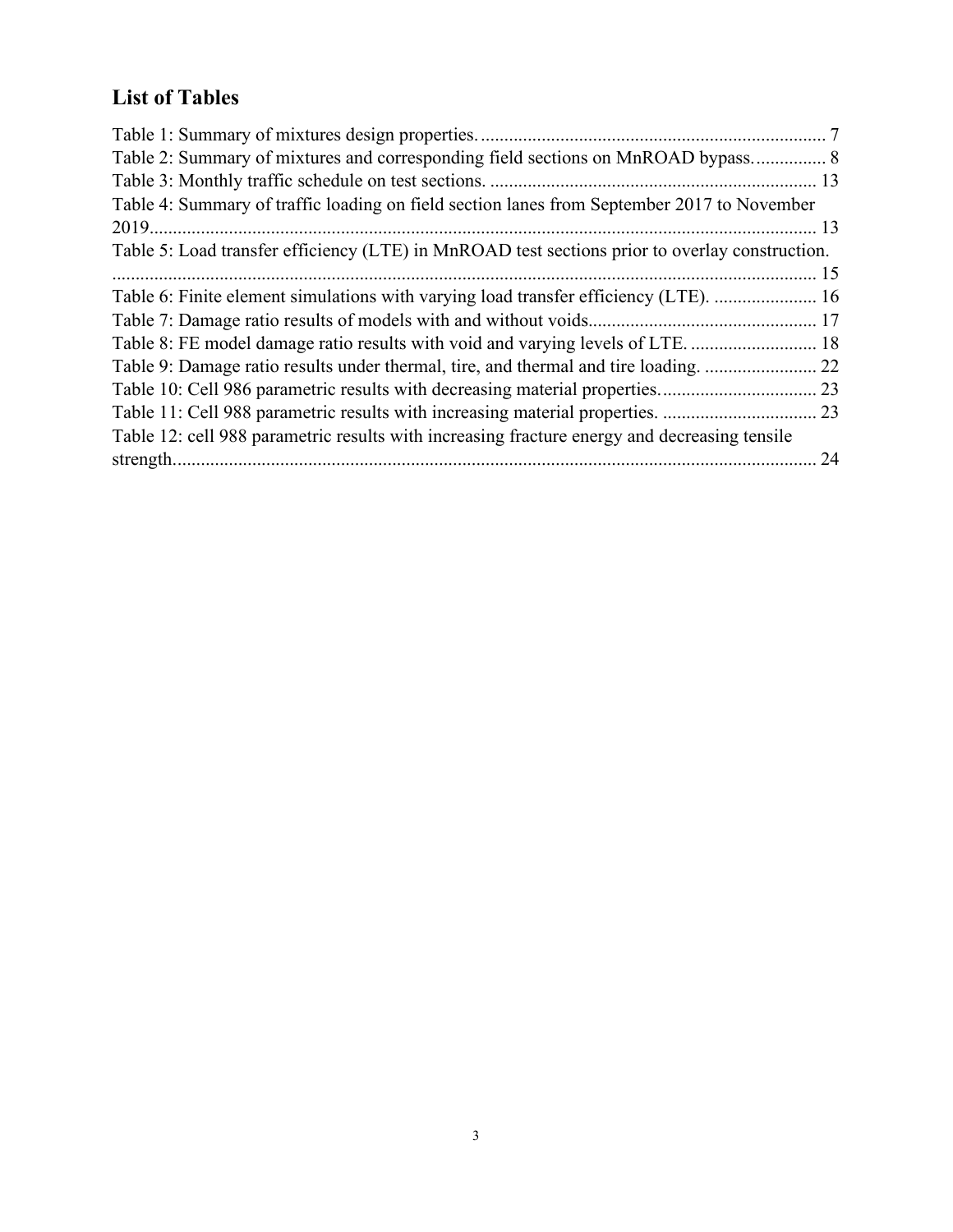# **List of Figures**

| Figure 1: Asphalt concrete overlay design cross sections (Test Cells 984-995).  9                  |
|----------------------------------------------------------------------------------------------------|
| Figure 2: Load transfer efficiency data on test sections 984-995 pre-overlay11                     |
| Figure 3: Central deflection (D1) measured (a) before and (b) after joint location pre-overlay. 11 |
| Figure 4: Surface curvature index (SCI) determined based on measurements taken (a) before and      |
|                                                                                                    |
|                                                                                                    |
| Figure 6: Void under PCC slab with damaged granular base material highlighted in orange 17         |
| Figure 7: Four-inch total thickness models with solid bar denoting results from thermal loading    |
|                                                                                                    |
| Figure 8: Five-inch total thickness models with solid bar denoting results from thermal loading    |
|                                                                                                    |
| Figure 9: Comparison of 3+1 and 4+1 models damage ratio from thermal and tire loading.  20         |
| Figure 10: Displacement along cohesive zone elements in $3+1$ models from thermal loading21        |
| Figure 11: Displacement along cohesive zone elements in 4+1 models from thermal loading21          |
| Figure 12: Displacement along cohesive zone elements in 3+1 models from thermal and tire           |
| loading<br>21                                                                                      |
| Figure 13: Displacement along cohesive zone elements in 4+1 models from thermal and tire           |
|                                                                                                    |
|                                                                                                    |
|                                                                                                    |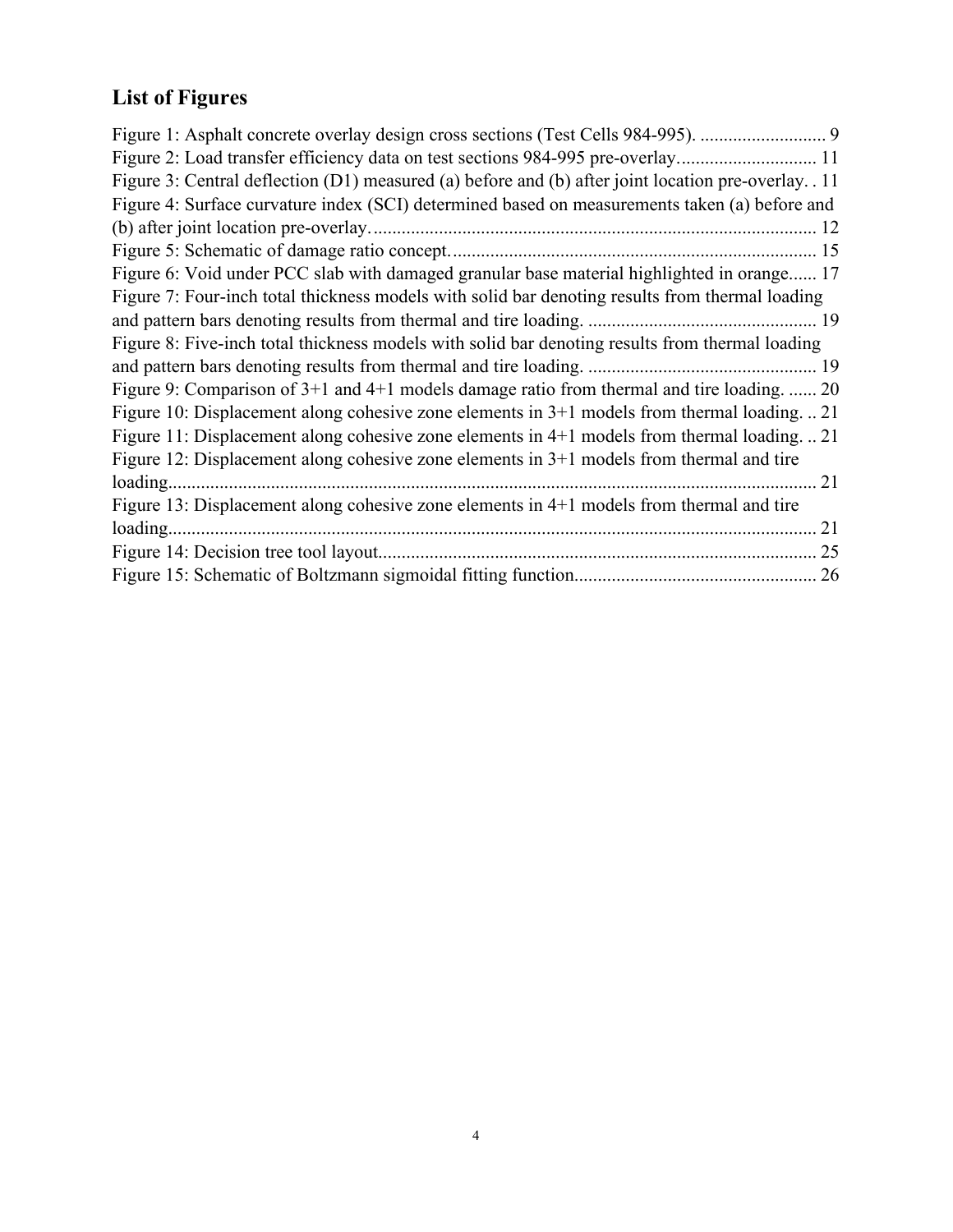# <span id="page-4-0"></span>**List of Abbreviations**

- AC: Asphalt Concrete
- AV: Air Void
- Des. Air Void: Design Air Void Level
- Des. Gyrations: Design Gyrations
- Des. Total AC: Design Total Asphalt Content
- EICM: Enhance Integrated Climate Model
- FE: Finite Element
- FWD: Falling Weight Deflectometer
- G<sub>f</sub>: Fracture Energy
- $\bullet$  G<sub>mb</sub>: Bulk Specific Gravity
- HMA: Hot Mix Asphalt
- LCCA: Life Cycle Cost Analysis
- LTE: Load Transfer Efficiency
- Mix ID: Mixture Identification
- MnDOT: Minnesota Department of Transportation
- NMAS: Nominal Maximum Aggregate Size
- PASSRC: Permeable Asphalt Stabilized Stress Relief Coarse
- PCC: Portland Cement Concrete
- RAP = Reclaimed Asphalt Pavement
- %RC: Percent Reflective Cracking
- SCI: Surface Curvature Index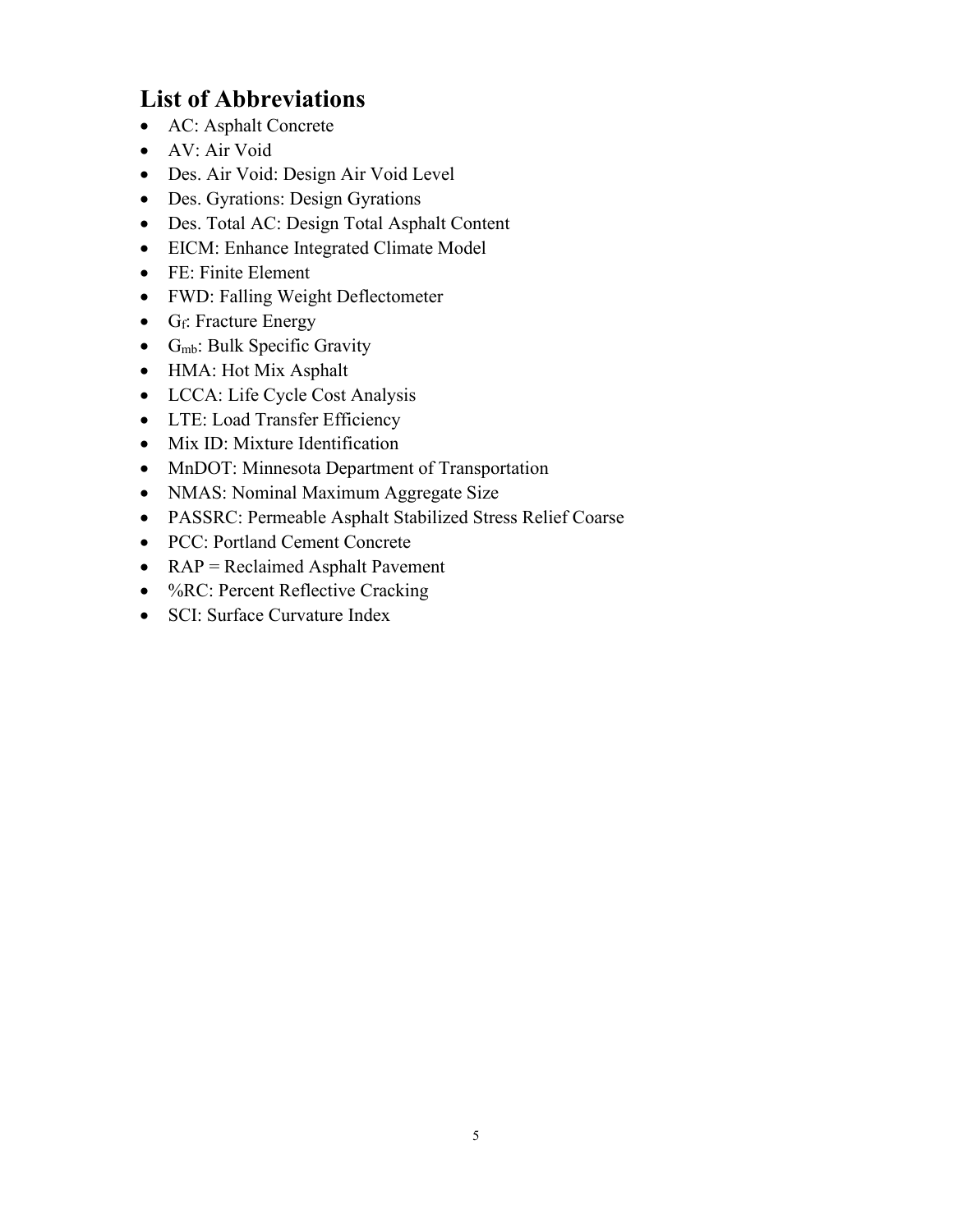## <span id="page-5-0"></span>**1. Introduction and Background**

The task-6 of the National Road Research Alliance (NRRA) project titled "Developing Best Practices for Rehabilitation of Concrete with Hot Mix Asphalt (HMA) Overlays related to Density and Reflective Cracking," aimed to develop guidelines for assessing the existing PCC pavement condition and determining optimal options (including no rehabilitation option) for altering PCC condition prior to overlay construction. Included in this task deliverable is a summary of the MnROAD test sections, initial overlay load transfer efficiency (LTE) and relevant construction techniques utilized. Next, a summary of finite element (FE) model simulations of varying load transfer efficiencies and slab stabilization levels is provided. These additional model simulations will be incorporated into the decision tree tool in fulfillment of Task-7, allowing users to select different initial PCC conditions prior to overlay construction and determine the corresponding effect on asphalt concrete (AC) overlay performance beyond the available data collected from MnROAD test sections.

The next major section in Task-6 is dedicated to providing an overview of the preliminary outline of the decision tree tool. The working framework is presented along with a summary of key next steps that will be taken in development of the decision tree tool. A meeting with the technical advisory panel (TAP) members was held in November  $18<sup>th</sup>$ , 2020 to receive feedback and suggestions on the decision tree tool skeleton.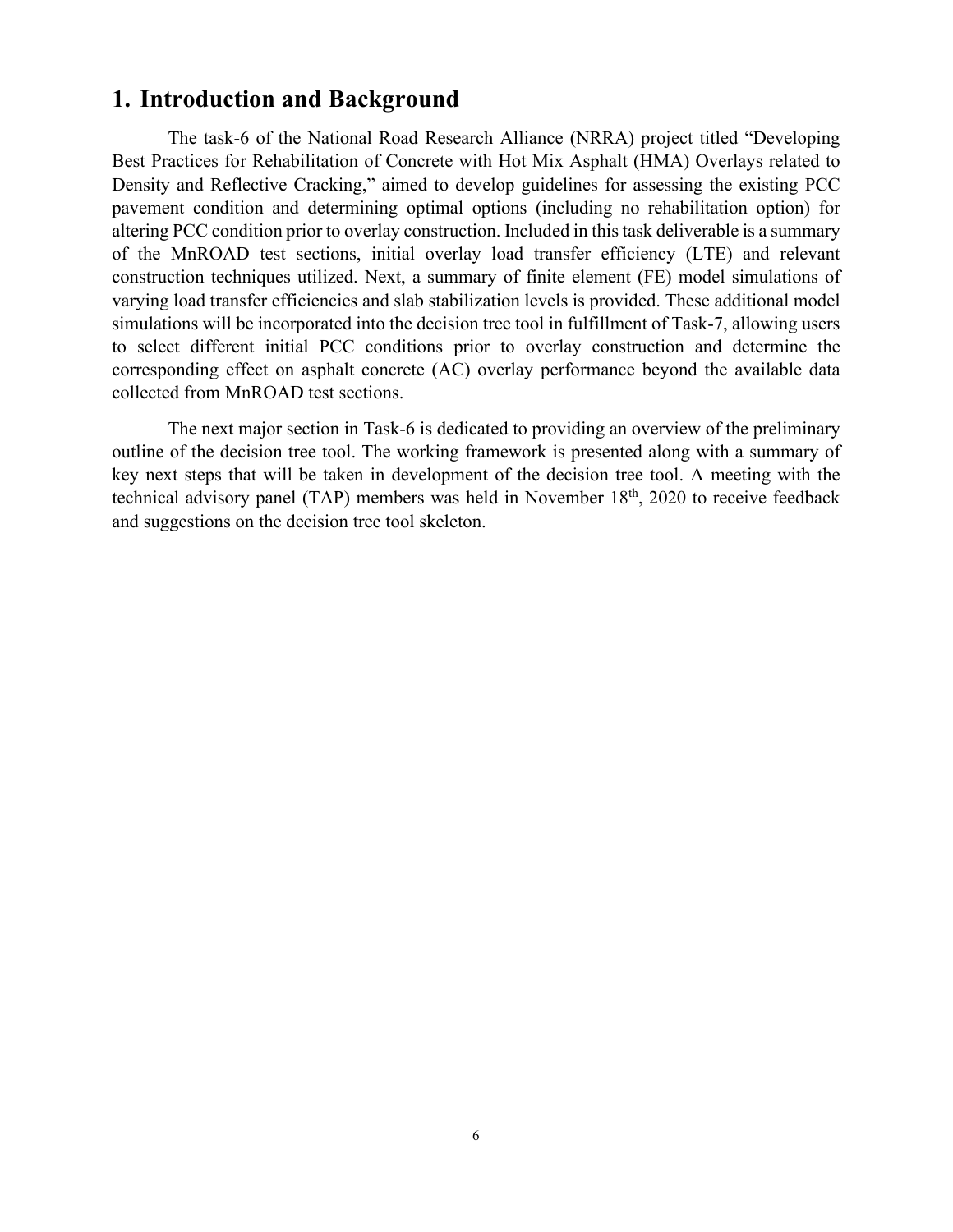## <span id="page-6-0"></span>**2. Materials and Construction Methods**

#### <span id="page-6-1"></span>**2.1 Pavement Cross Sections**

This study investigates 12 full-scale overlay pavement test sections (Cells 984-995) located parallel to the MnROAD mainline on I-94 westbound. All pavement test sections are asphalt concrete overlays on 9.5-inch thick Portland Cement Concrete (PCC) over 5-inch MnDOT Class 5 aggregate base material. The original PCC pavement consisted of 27-foot jointed reinforced slabs with skewed joints containing 1.25-inch dowel bars placed in 1973. A brief summary of the asphalt mixtures and corresponding field sections evaluated as part of the fulfillment of Task-6 are presented in [Table 1](#page-6-2) and [Table 2,](#page-7-0) respectively. Four of the test sections (Cells 988-991) are dedicated to a compaction study evaluating the impact of in-situ density (as well as mix design approaches regarding design air void levels) on reflective cracking performance. These specific test sections have the same overall pavement structure but contain varying surface course materials designed at different air void levels. Two test sections (Cell 992 and Cell 993) make use of a 1 inch interlayer lift prior to applying a traditional 1.5-inch wearing course. Only one test section (Cell 994) underwent PCC slab stabilization prior to overlay construction. [Figure 1](#page-8-0) shows a schematic of the designed cross sections included in this study.

<span id="page-6-2"></span>

| Mix ID<br>(Design Approach)                                                                                          | <b>NMAS</b><br>(mm) | <b>Binder</b> | Des. Air<br>Voids $(\%)$ | Des.<br><b>Total</b><br>AC(%) | <b>RAP</b><br>(%) | Des.<br><b>Gyrations</b> |
|----------------------------------------------------------------------------------------------------------------------|---------------------|---------------|--------------------------|-------------------------------|-------------------|--------------------------|
| SPWEA440E<br>(Traditional Superpave 9.5<br>mm)                                                                       | 9.5                 | 58H-28        | 4.0                      | 5.8                           | 25                | 90                       |
| SPWEB430E<br>(Regressed Air Void, 3%)                                                                                | 12.5                | 58H-28        | 3.0                      | 5.7                           | 20                | 90                       |
| SPWEB440E<br>(Traditional Superpave 12.5)<br>mm)                                                                     | 12.5                | 58H-28        | 4.0                      | 5.4                           | 20                | 90                       |
| SPWEB450E<br>(Superpave 5%)                                                                                          | 12.5                | 58H-28        | 5.0                      | 6.6                           | 15                | 50                       |
| SPWEC440E<br>(Traditional Superpave, 19mm)                                                                           | 19.0                | 58H-28        | 4.0                      | 5.6                           | 10                | 90                       |
| SPWED430I<br>(Binder Rich Reflective<br>Cracking Interlayer)                                                         | 4.75                | 58E-34        | $2.0 - 3.0$              | 8.2                           | $\overline{0}$    | 50                       |
| PASSRC (Permeable Asphalt<br>Stabilized Stress Relief Course,<br><b>Absorbing Reflective Cracking</b><br>Interlayer) | 9.5                 | 64S-22        |                          | 3.6                           | $\overline{0}$    |                          |
| <b>UTBWC</b><br>(Ultra-Thin Bonded Wearing)<br>Course, Open-Graded)                                                  | 9.5                 | 58V-34        |                          | 5.3                           | $\overline{0}$    |                          |

Table 1: Summary of mixtures design properties.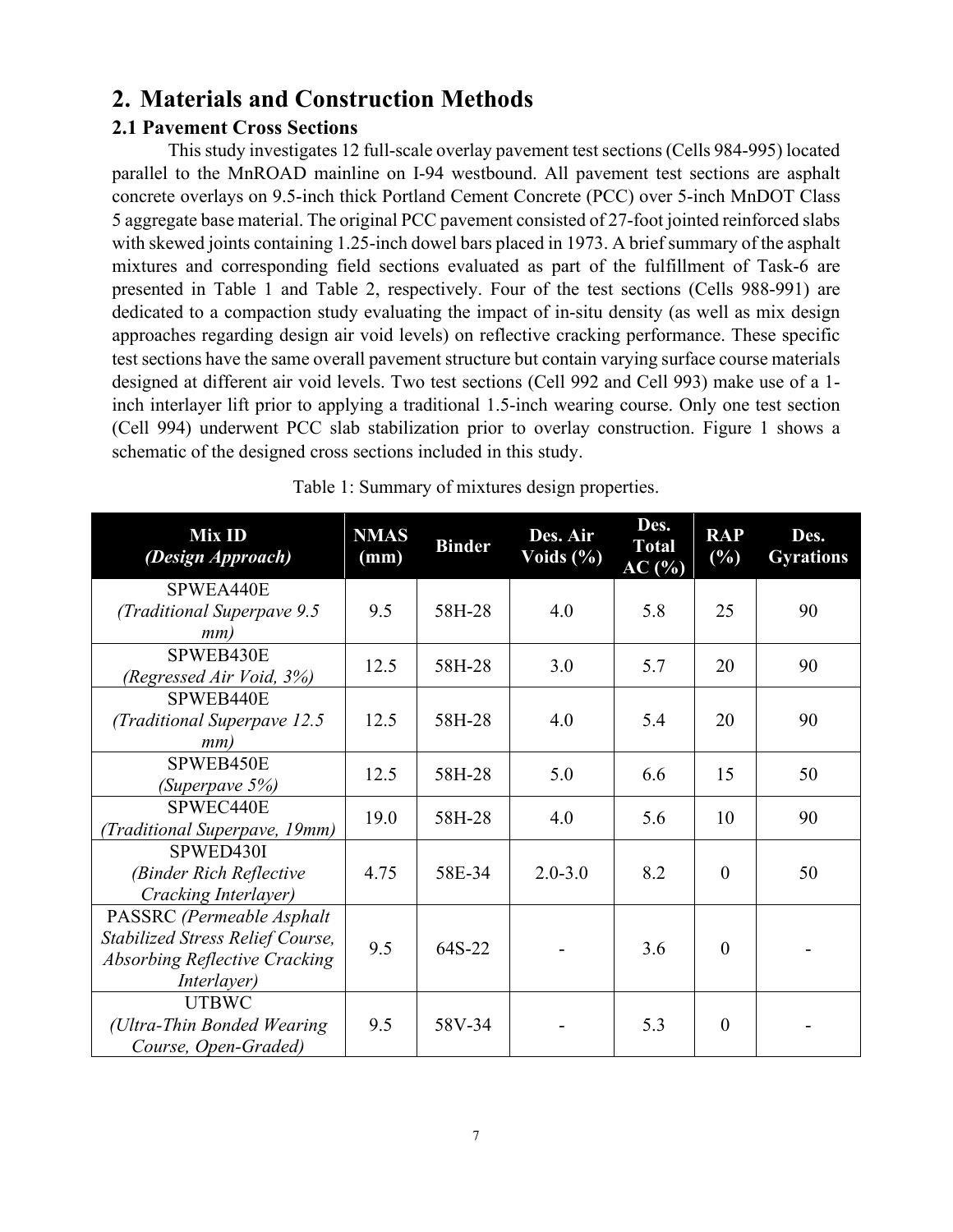<span id="page-7-0"></span>

| <b>Cell</b> | <b>Experiment</b> | <b>Description</b>      | <b>Mixture Type</b> | <b>Comment</b>                 | Overlay<br>Thickness (in.) |
|-------------|-------------------|-------------------------|---------------------|--------------------------------|----------------------------|
| 983         |                   | Control section         | N.A                 | $\overline{a}$                 |                            |
| 984         |                   |                         | SPWEA440E           | Single lift                    | 1.5                        |
| 985         | <b>HMA</b>        | HMA over                | SPWEB440E           | Single lift                    | 1.5                        |
| 986         | Rehabilitation    | concrete (1 lift)       | SPWEB440E           | Single lift $+$<br>spray paver | 1.75                       |
| 987         |                   | HMA over                | SPWEC440E           | Lift 1                         | 2.5                        |
|             |                   | concrete (2 lift)       | SPWEA440E           | Lift 2                         | 1.5                        |
| 988         |                   |                         | SPWEC440E           | Lift 1                         | 2.25                       |
|             |                   |                         | SPWEB440E           | Lift 2                         | 1.75                       |
| 989         |                   |                         | SPWEC440E           | Lift1                          | 2.25                       |
|             | Compaction        | <b>HMA</b> over         | SPWEB450E           | Lift <sub>2</sub>              | 1.75                       |
| 990         | Study             | concrete (2 lift)       |                     | Lift 1                         | 2.25                       |
|             |                   |                         | SPWEB430E           | Lift 2                         | 1.75                       |
| 991         |                   |                         | SPWEC440E           | Lift 1                         | 2.25                       |
|             |                   |                         | SPWEA440E           | 1.75                           |                            |
| 992         |                   | HMA over<br>concrete w/ | SPWED430I           | Lift 1<br>(interlayer)         | $\mathbf{1}$               |
|             | <b>HMA</b>        | interlayer              | SPWEA440E           | Lift 2 (over<br>interlayer)    | 1.5                        |
| 993         | Rehabilitation    | HMA over<br>concrete w/ | <b>PASSRC</b>       |                                | $\mathbf{1}$               |
|             |                   | <b>PASSRC</b>           | SPWEA440E           | Lift 2                         | 1.5                        |
| 994         |                   | HMA over                | SPWEA440E           | Lift 1                         | 1.5                        |
| 995         |                   | concrete (1 lift)       | <b>UTBWC</b>        | Lift 1                         | 0.75                       |

Table 2: Summary of mixtures and corresponding field sections on MnROAD bypass.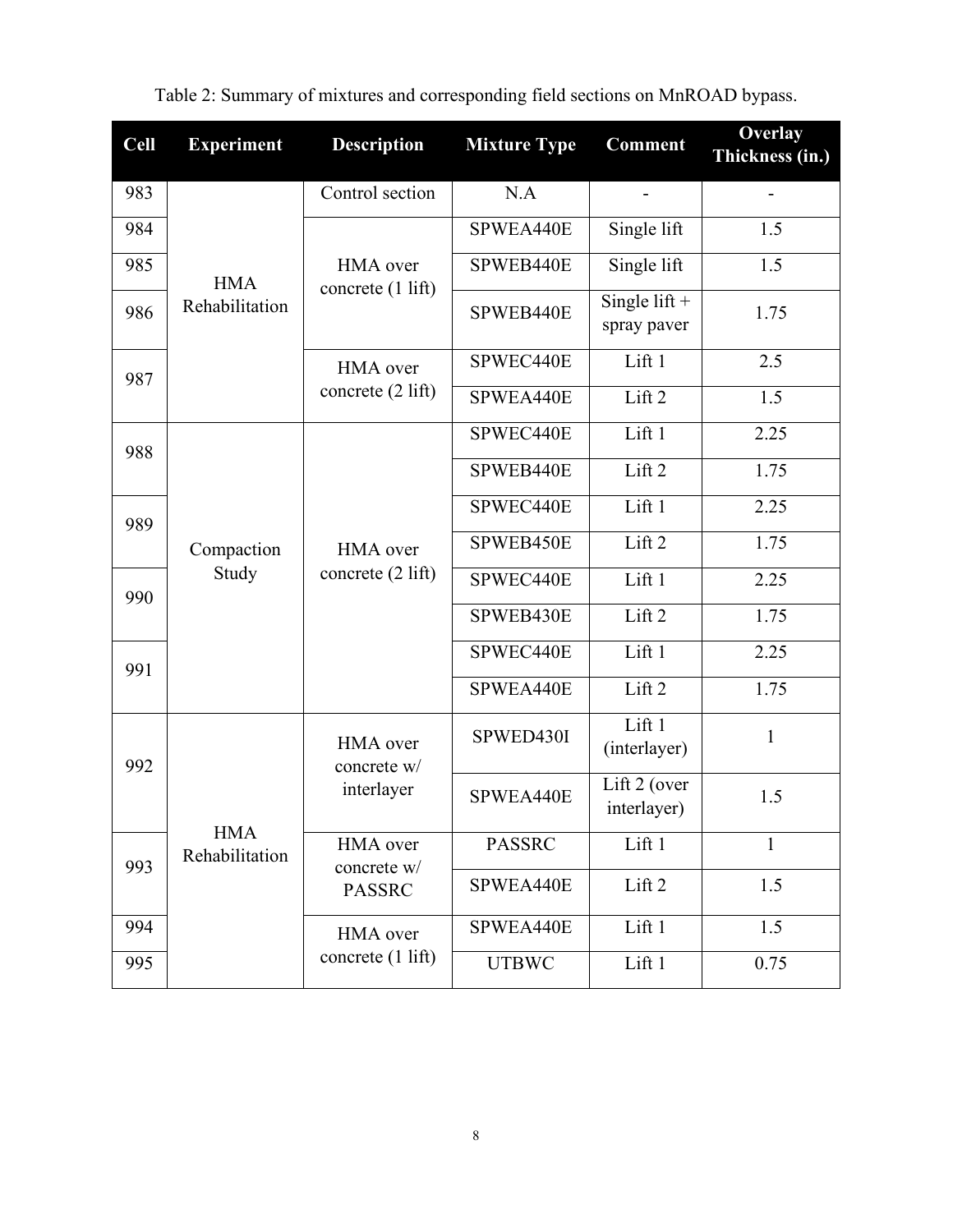| <b>Cell 984</b>            | <b>Cell 985</b>            | <b>Cell 986</b>                            |
|----------------------------|----------------------------|--------------------------------------------|
| 1.5" HMA (9.5 mm)          | 1.5" HMA (12.5 mm)         | 1.75" HMA (12.5 mm)                        |
| 9.5" PCC                   | 9.5" PCC                   | 9.5" PCC                                   |
| 27'X12' PANELS             | 27'X12' PANELS             | 27'X12' PANELS                             |
| 1.25" DOWELS               | 1.25" DOWELS               | 1.25" DOWELS                               |
| $5"$ CLASS 5               | <b>5" CLASS 5</b>          | <b>5" CLASS 5</b>                          |
| <b>BASE AGGREGATE</b>      | <b>BASE AGGREGATE</b>      | <b>BASE AGGREGATE</b>                      |
| <b>CLAY SUBGRADE</b>       | <b>CLAY SUBGRADE</b>       | <b>CLAY SUBGRADE</b>                       |
| <b>Cell 987</b>            | Cell 988                   | <b>Cell 989</b>                            |
| 1.5" HMA (9.5 mm)          | 1.75" HMA (12.5 mm, 4% AV) | 1.75" HMA (12.5 mm, 5% AV)                 |
| 2.5" HMA (19 mm)           | 2.25" HMA (19 mm)          | 2.25" HMA (19 mm)                          |
| <b>9.5" PCC</b>            | 9.5" PCC                   | 9.5" PCC                                   |
| 27'X12' PANELS             | 27'X12' PANELS             | 27'X12' PANELS                             |
| 1.25" DOWELS               | 1.25" DOWELS               | 1.25" DOWELS                               |
| <b>5" CLASS 5</b>          | <b>5" CLASS 5</b>          | <b>5" CLASS 5</b>                          |
| <b>BASE AGGREGATE</b>      | <b>BASE AGGREGATE</b>      | <b>BASE AGGREGATE</b>                      |
| <b>CLAY SUBGRADE</b>       | <b>CLAY SUBGRADE</b>       | <b>CLAY SUBGRADE</b>                       |
|                            |                            |                                            |
| <b>Cell 990</b>            | <b>Cell 991</b>            | <b>Cell 992</b>                            |
| 1.75" HMA (12.5 mm, 3% AV) | 1.75" HMA (9.5 mm, 4% AV)  |                                            |
| 2.25" HMA (19 mm)          | 2.25" HMA (19 mm)          | 1.5" HMA (9.5 mm)<br>1" HMA (High Polymer) |
| 9.5" PCC                   | 9.5" PCC                   | 9.5" PCC                                   |
| 27'X12' PANELS             | 27'X12' PANELS             | 27'X12' PANELS                             |
| 1.25" DOWELS               | 1.25" DOWELS               | 1.25" DOWELS                               |
| <b>5" CLASS 5</b>          | <b>5" CLASS 5</b>          | <b>5" CLASS 5</b>                          |
| <b>BASE AGGREGATE</b>      | <b>BASE AGGREGATE</b>      | <b>BASE AGGREGATE</b>                      |
| <b>CLAY SUBGRADE</b>       | <b>CLAY SUBGRADE</b>       | <b>CLAY SUBGRADE</b>                       |
| <b>Cell 993</b>            | <b>Cell 994</b>            | <b>Cell 995</b>                            |
| $1.5''$ HMA $(9.5$ mm)     |                            |                                            |
| 1" HMA (PSAB/PASSRC)       | $1.5''$ HMA $(9.5$ mm)     | <b>0.75" UTBWC</b>                         |
| 9.5" PCC                   | 9.5" PCC                   | 9.5" PCC                                   |
| 27'X12' PANELS             | 27'X12' PANELS             | 27'X12' PANELS                             |
| 1.25" DOWELS               | 1.25" DOWELS               | 1.25" DOWELS                               |
| <b>5" CLASS 5</b>          | <b>5" CLASS 5</b>          | <b>5" CLASS 5</b>                          |
| <b>BASE AGGREGATE</b>      | <b>BASE AGGREGATE</b>      | <b>BASE AGGREGATE</b>                      |

<span id="page-8-0"></span>Figure 1: Asphalt concrete overlay design cross sections (Test Cells 984-995).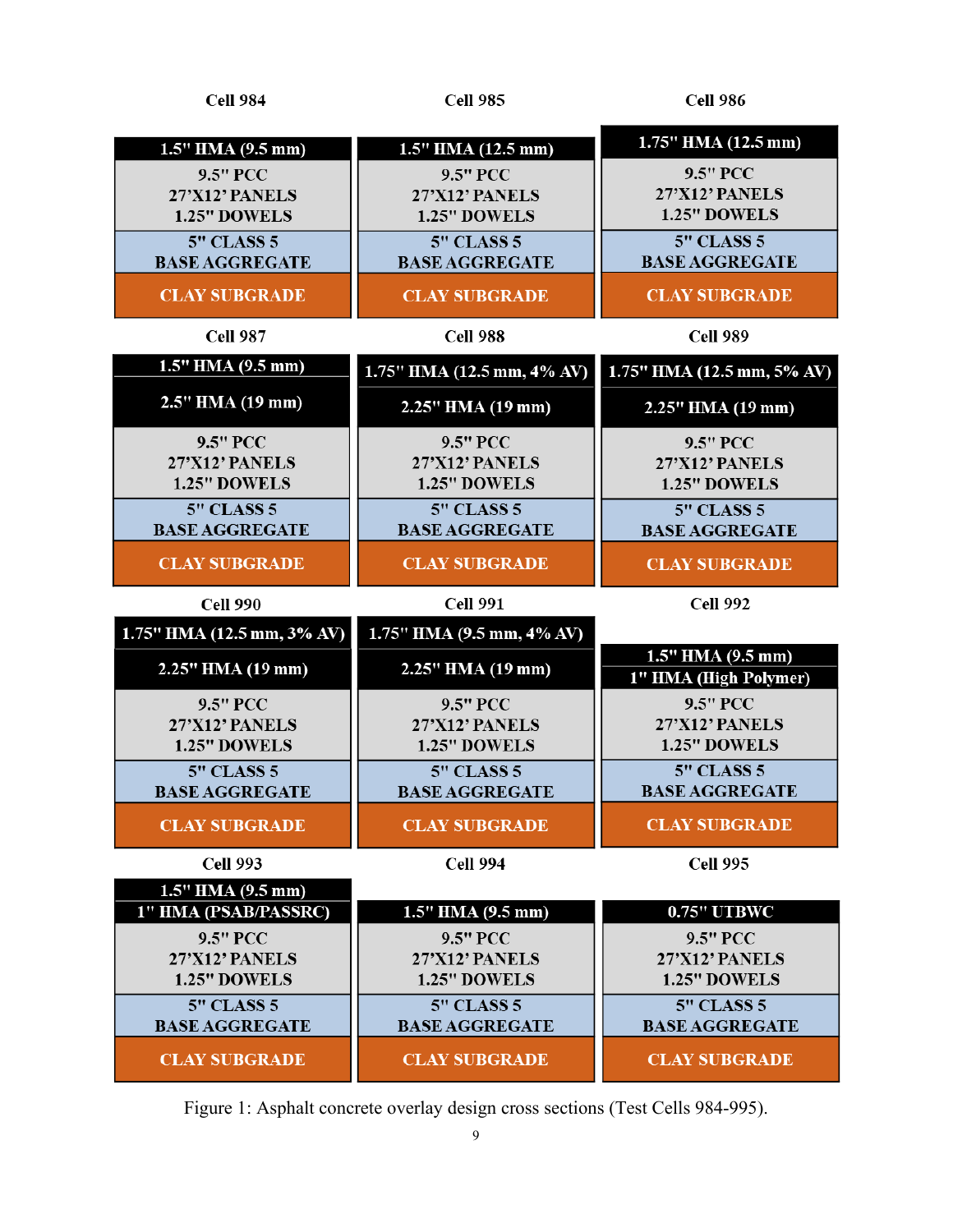#### <span id="page-9-0"></span>**2.2 Pre-Overlay Construction Rehabilitation Treatments**

Test sections dedicated to this study consisted of 27-foot jointed reinforced (skewed and doweled joints) PCC pavement placed in the early 1970s. Minimal maintenance had been done on the test sections during previous rehabilitation treatments, with the exception of areas that required full-depth joint replacement or panel replacement as needed. In the most recent rehabilitation project prior to AC overlay construction (2013), diamond grinding in the driving lane only was performed [1]. In general, the PCC pavement was reported to be in fair condition with the primary distress being joint faulting with mid-panel cracks and spalling also present.

Only one test section (Cell 994) was preceded by a polyurethane compaction grouting and void filling process prior to overlay construction. The objective behind performing slab stabilization is to reduce the potential for high deflections located at joints and cracks in the underlying PCC pavement, thereby reducing the potential for reflective cracking. A direct comparison can be drawn between the performance of Cells 984 and 994, which have the same overall pavement design structure and asphalt mixtures but differ only by the slab stabilization performed in Cell 994.

#### <span id="page-9-1"></span>**2.3 Initial PCC Pavement Condition**

Falling weight deflectometer (FWD) testing was performed prior to overlay construction to assess the structural capacity of the existing PCC on test cell 984 to 995. Data was recorded on April 5th, 2017 for the driving and passing lanes respectively and load transfer efficiency (LTE) values are presented in Figure 2 with the red dashed box highlighting the four in-situ density test sections. As expected, LTE was higher in the passing lanes for all test sections compared to driving lanes. Among the four in-situ density sections, lower LTE was observed in Cell 990 (3% AV) and Cell 991 (4% AV, 9.5 mm) as compared to Cell 988 (4% AV, 12.5 mm) and Cell 989 (5% AV). For the thinner overlay test sections, lower LTE was observed in Cell 995 (19 mm thick ultra-thin bonded) as compared to Cell 994 (38 mm conventional overlay with slab stabilization). When comparing Cell 994 to Cell 984 (38 mm conventional overlay without slab stabilization) for both driving and passing lanes LTE is higher in Cell 994. Meanwhile Cell 985, which is also a 38 mm conventional overlay, reported the lowest LTE in the driving lane among all the test sections. The two test sections constructed using interlayers (Cell 992 and 993), showed that the driving lane LTE was lower for both test sections and Cell 992 reported slightly better LTE compared to Cell 993.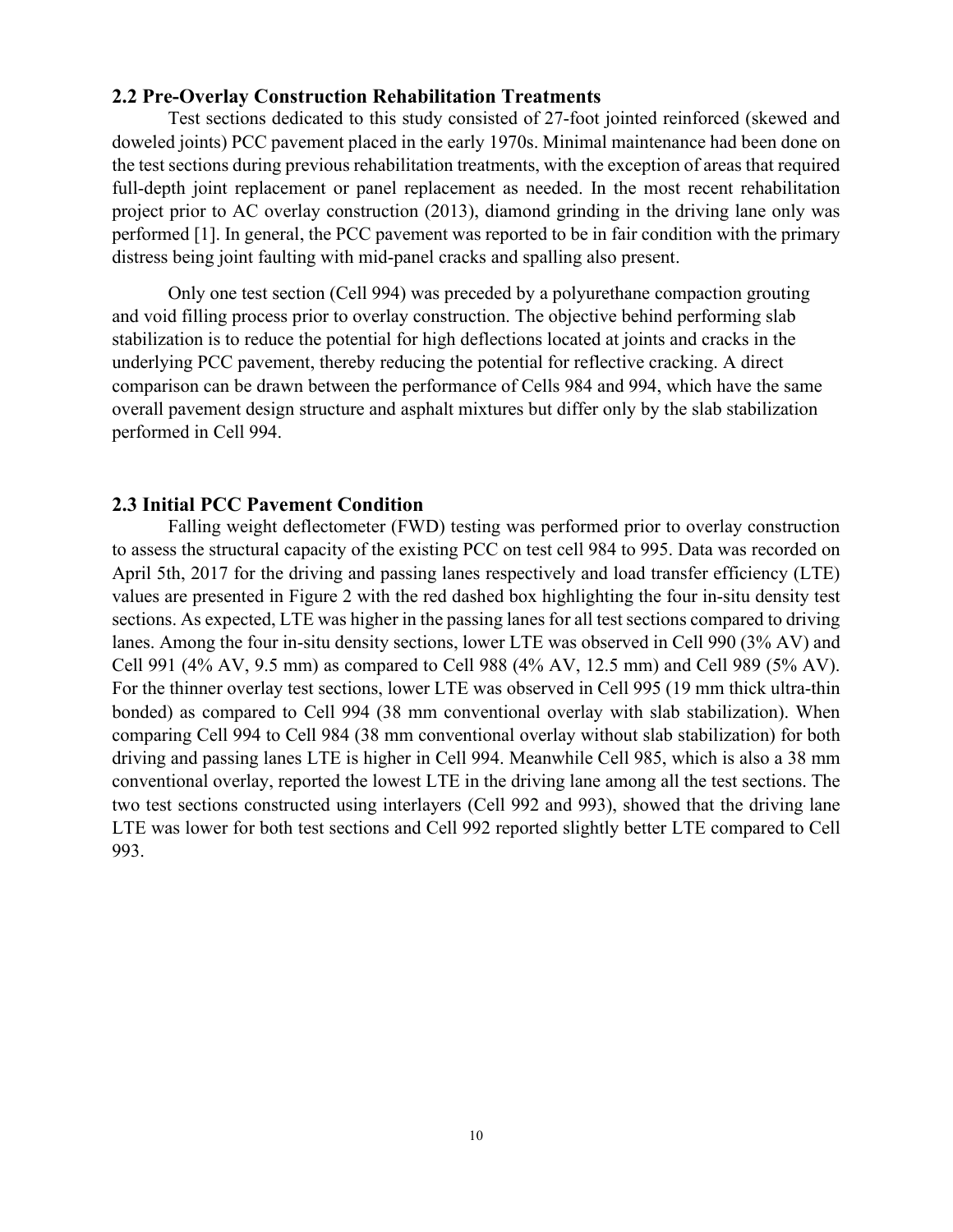

Figure 2: Load transfer efficiency data on test sections 984-995 pre-overlay.

<span id="page-10-0"></span>Researchers also looked at two other parameters from the FWD testing conducted prior to AC overlay construction: (1) central deflection (D1) directly under the load pulse, and (2) the surface curvature index (SCI). Data was analyzed and plotted separately by driving and passing lane for each cell, as well as by the drop location (approach or departure side of joint). Figures 3a and 3b show the central defection (D1) measured directly under the load pulse before and after joint locations, respectively. Measured deflection in the driving lane was higher compared to the passing lane for all test sections. This is in good agreement with the LTE data presented in Figure 2. Also, a higher deflection is recorded when the drop location is after the joint.



<span id="page-10-1"></span>Figure 3: Central deflection (D1) measured (a) before and (b) after joint location pre-overlay.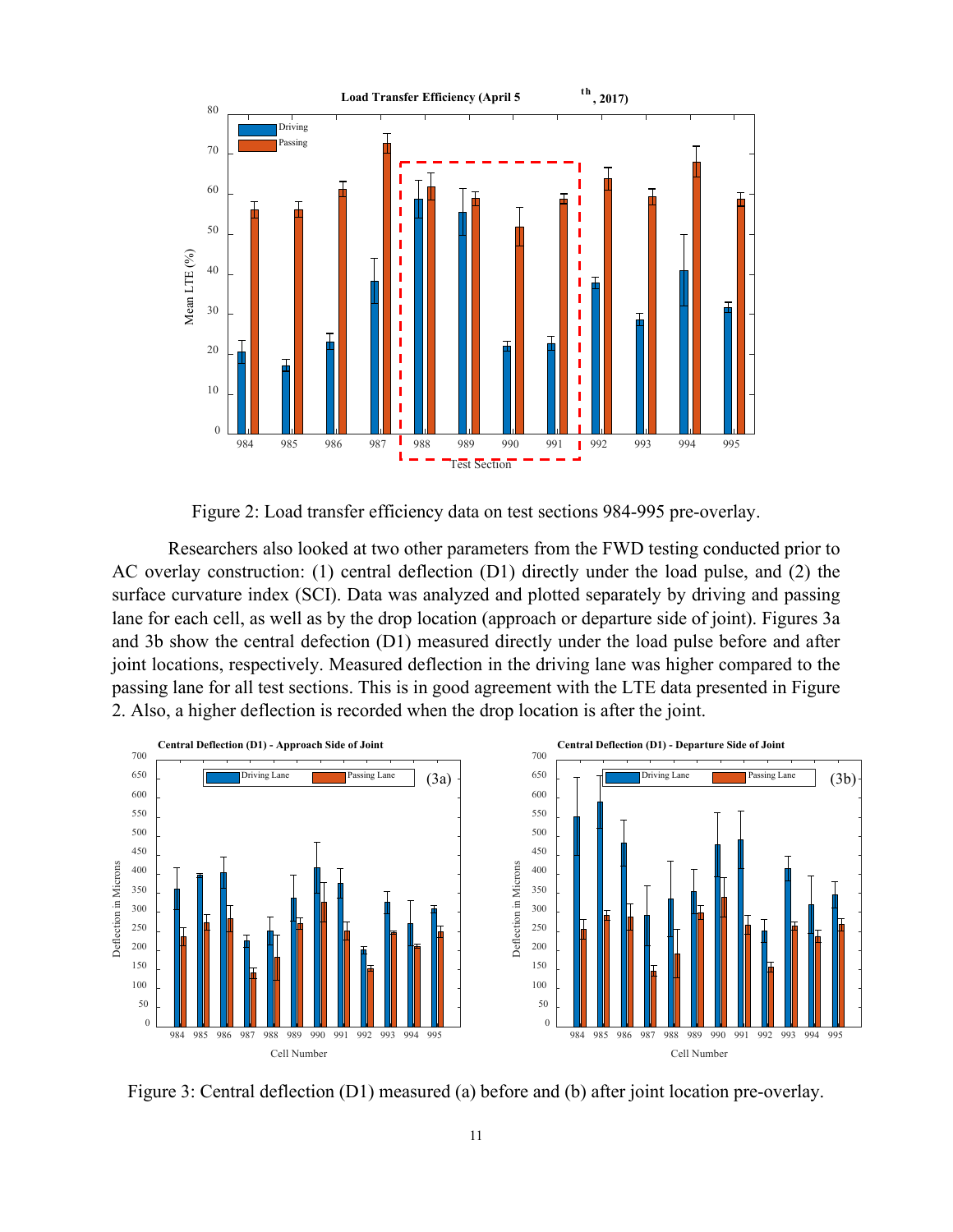Figures 4a and 4b present the SCI (also commonly referred to as base layer index, BLI) results; this parameter provides an indication of the structural condition of the base layer [2]. SCI is calculated by taking the central deflection (D1) and subtracting the surface deflection (D3) measured at a distance of 12 inches (300 mm) away from the load. Typically, lower values of SCI indicate better base layer material, providing good load distribution. SCI was determined to be lower in the passing lane compared to the driving lane for all test sections. This is in agreement with expected trends based on LTE results presented in Figure 2, where higher LTE levels correspond to lower SCI values. Researchers investigate the SCI further by determining the index using drop locations with respect to traffic direction before (approach) and after (departure) the joint location separately. The difference in calculated SCI between driving or passing lanes differs based on the drop location. For many of the test sections, SCI in the driving lane on the approach side of the joint is double the SCI value calculated using measurements on the departure side of the joint. For this reason, it can be beneficial to look at the two SCI results calculated separately, rather than taking a single average of all FWD measurements taken within a given test section.





<span id="page-11-1"></span>Figure 4: Surface curvature index (SCI) determined based on measurements taken (a) before and (b) after joint location pre-overlay.

#### <span id="page-11-0"></span>**2.4 Traffic Loading**

Field test sections have been subject to approximately 816,000 flexible equivalent single axle loads (ESALs) or 1,165,000 rigid ESALs from the time of construction (September 2017) to May 2020. [Table 3](#page-12-0) provides a monthly trafficking schedule at MnROAD on the respective test cells (typically for a week during each month), while [Table 4](#page-12-1) breaks down the volume of traffic loading by lane (driving or passing). Car traffic is classified as having MnDOT C1-C3 vehicles, while heavier vehicles (mostly trucks, but also includes buses) are classified as C4-C13. The sum of traffic loading from all vehicle classes on both driving and passing lanes is approximately 7.2 million vehicles. It should be noted that traffic numbers reported in [Table 4](#page-12-1) are approximate values as they are recorded before traffic enters the lanes on the original alignment of I-94 westbound, and do not account for cases where vehicles change lanes before arriving at a particular test cell.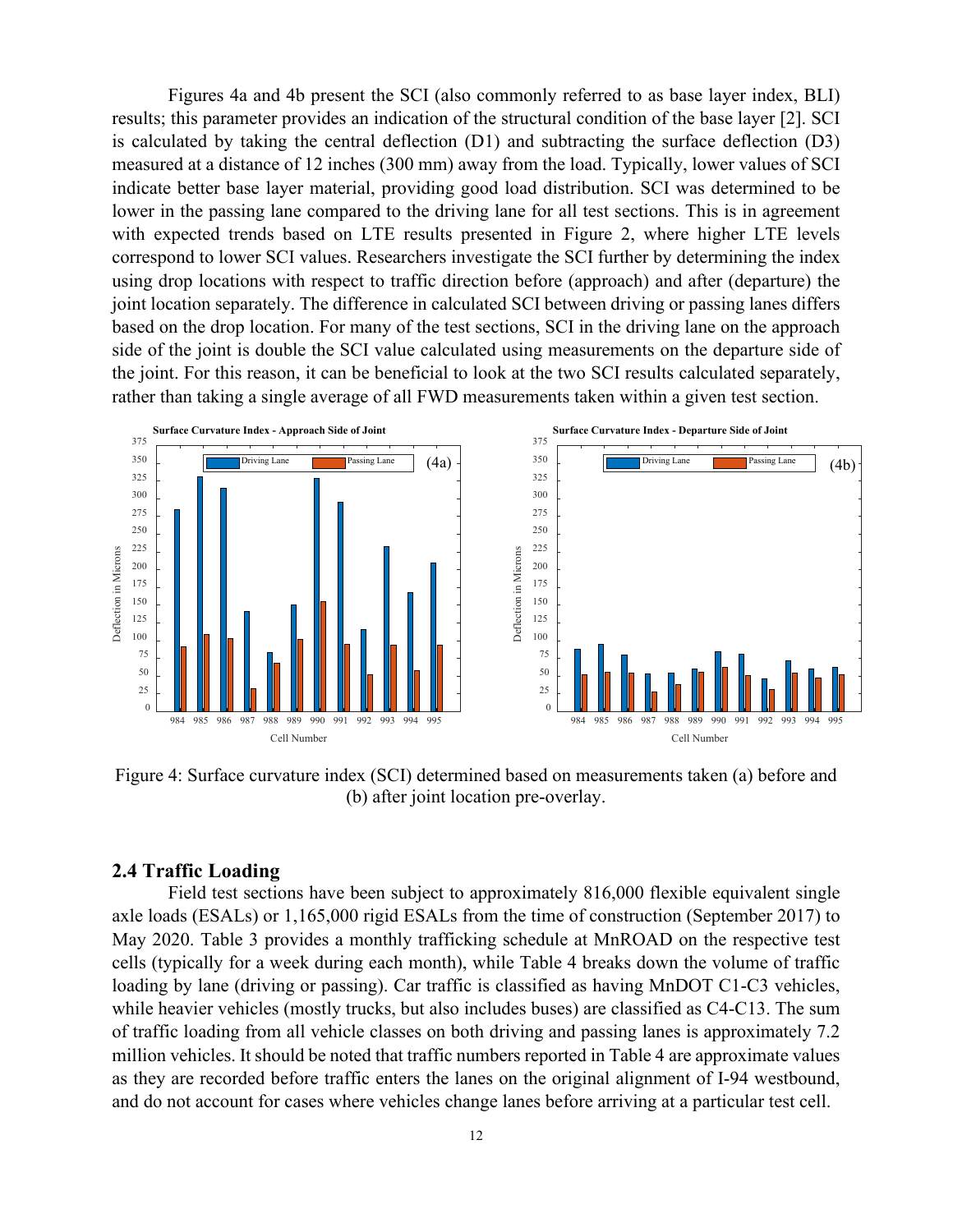|              |              | Year         |              |              |
|--------------|--------------|--------------|--------------|--------------|
| <b>Month</b> | 2017         | 2018         | 2019         | 2020         |
| Jan          |              |              |              |              |
| Feb          |              |              |              | ✓            |
| Mar          |              | $\checkmark$ | $\checkmark$ | ✓            |
| Apr          |              | $\checkmark$ | $\checkmark$ |              |
| <b>May</b>   |              | $\checkmark$ | $\checkmark$ | $\checkmark$ |
| Jun          |              |              | $\checkmark$ | ✓            |
| Jul          |              | ✓            | $\checkmark$ | ✓            |
| Aug          |              | $\checkmark$ | $\checkmark$ |              |
| <b>Sept</b>  | ✓            |              | $\checkmark$ |              |
| Oct          |              | ✓            | ✓            |              |
| <b>Nov</b>   | $\checkmark$ | $\checkmark$ | $\checkmark$ |              |
| <b>Dec</b>   |              | ✓            |              |              |

<span id="page-12-0"></span>Table 3: Monthly traffic schedule on test sections.

<span id="page-12-1"></span>Table 4: Summary of traffic loading on field section lanes from September 2017 to November 2019.

| Year         |                | <b>Car Total</b>                              | <b>Truck Total</b> |                | <b>Traffic Total</b> |                |
|--------------|----------------|-----------------------------------------------|--------------------|----------------|----------------------|----------------|
|              | <b>Driving</b> | <b>Passing</b>                                | <b>Driving</b>     | <b>Passing</b> | <b>Driving</b>       | <b>Passing</b> |
| 2017         | 202,091        | 267,134                                       | 51,072             | 16,330         | 253,163              | 283,464        |
| 2018         | 940,874        | 1,352,616                                     | 276,569            | 111,391        | 1,217,443            | 1,464,007      |
| 2019         | 1,212,566      | 1,475,847                                     | 369,607            | 313,991        | 1,582,173            | 1,789,838      |
| $2020*$      | 240,153        | 274,703                                       | 81,752             | 30,162         | 321,905              | 304,865        |
| <b>TOTAL</b> | 2,595,684      | 3,370,300                                     | 779,000            | 471,874        | 3,374,684            | 3,842,174      |
|              |                | Sum of traffic loading (Sept 2017- May 2020): |                    | 7,216,858      |                      |                |

\*Data collected from January until May 2020.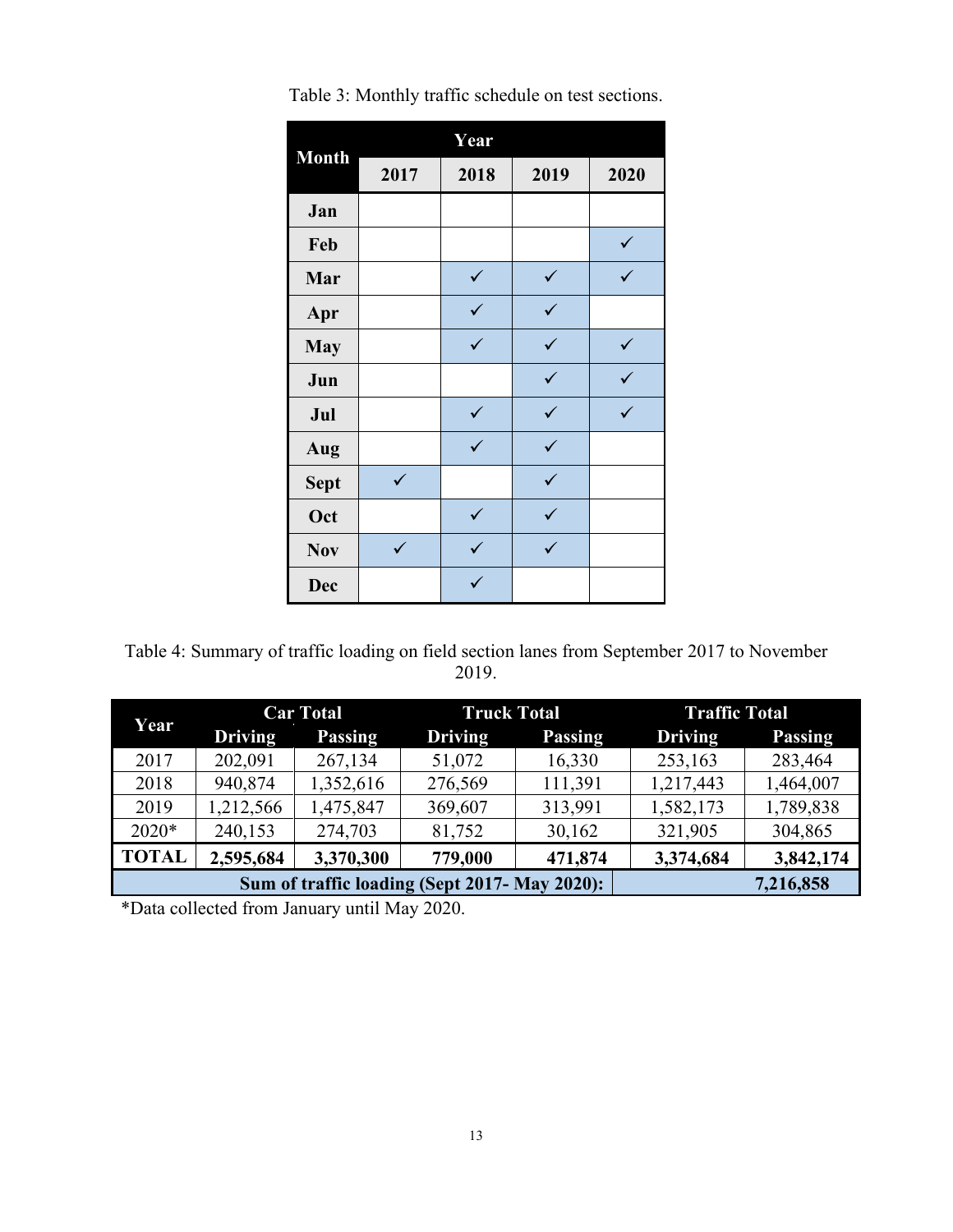### <span id="page-13-0"></span>**3. Finite Element Model Simulations**

In this section, a summary of FE model simulations with varying LTE and voids under the PCC slab is presented. The purpose behind performing additional FE model simulations is to gain a better understand of the impact of initial LTE and voids under PCC slabs on predicted reflective cracking performance. Results from these simulations will be incorporated into the development of the decision tree tool in fulfillment of Task-7.

FE model results were first post-processed to determine the damage state; undamaged (green), softened (orange) or cracked (red). Next, the degree of damage in the softened or cracked areas was investigated using the displacement jumps along the crack path in the AC layers. To quantify the amount of damage along the crack path, two primary thresholds in the cohesive fracture model were utilized: (1) Softening initiation displacement  $(\delta_s)$ ; and, (2) Critical displacement ( $\delta_c$ ). When the amount of displacement ( $\Delta\delta$ ) at any point along the crack path was less than the  $\delta_s$  value, the overlay was considered to be undamaged. When displacement at any portion along the crack path exceed the δs value but was less than the critical displacement value associated with the development of a macro-crack (δc), that portion of overlay was considered to be in a damaged or softened condition ( $\delta s < \Delta \delta < \delta c$ ). Finally, when the displacement values for a portion of the overlay exceeded  $\delta_c$ , this portion was considered to be fully cracked ( $\Delta\delta > \delta_c$ ).

A damage ratio was calculated by taking the ratio of reported damage along the crack path (A) to the critical damage level (B), whereby the critical damage level represents a fully formed reflective crack. Figure 5 provides a schematic of the damage ratio concept where A and B are calculated using Equations 1 and 2 respectively.

$$
Damage Area (A) = \int_0^t \delta dt
$$
 Eqn. 1

Where;  $t =$  thickness of overlay  $\delta$  = displacement along the cohesive zone elements

#### $Critical \, Damage \, Level \, (B) = (\delta_c) * (t)$  Eqn. 2

Where;  $\delta_c$  = Critical displacement where macro-crack forms for a given overlay mixture  $t =$  thickness of overlay

Lastly, the damage ratio percentage (from 0 to 100) was computed using Equation 3.

$$
Damage Ratio \% = \frac{A}{B} * 100
$$
 Eqn. 3

Where;

*A* = Damage area calculated using Equation 1.  $B =$  Critical damage level area calculated using Equation 2.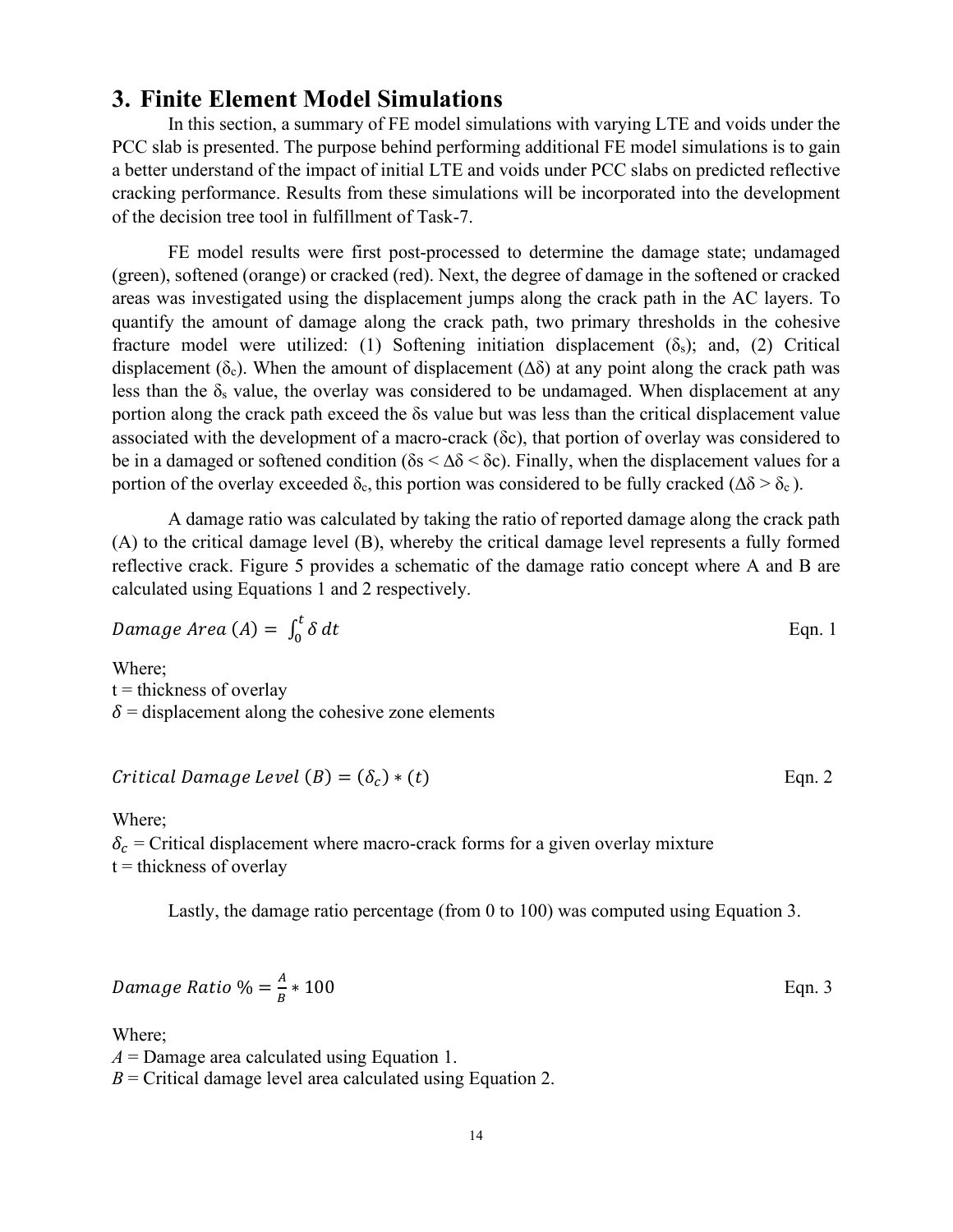

Figure 5: Schematic of damage ratio concept.

#### <span id="page-14-2"></span><span id="page-14-0"></span>**3.1 Varying Load Transfer Efficiency (LTE)**

To evaluate varying LTE level in the existing PCC pavement, falling weight deflectometer (FWD) test simulations were performed in FE Software. This was accomplished by building an FE model that consists of PCC, granular base, subgrade and infinite elements. A tire load was located at the edge of one side of the PCC joint and the ratio of unloaded to loaded deflection calculated. Based on measured LTE from MnROAD test sections prior to overlay construction (Table 5), an iterative process followed to determine the appropriate stiffness (K-value) of spring elements (acting as dowel bars) between PCC slabs (Table 6). The goal was to determine LTE values similar to those reported in the driving, passing and average of both lanes. In Table 6, highlighted iteration rows correspond to target LTE levels presented in Table 5 for the driving, passing and average of both lanes. Additional simulations with varying LTE will be used to supplement existing MnROAD test section FE model results in development of the decision tree tool.

<span id="page-14-1"></span>

| Table 5: Load transfer efficiency (LTE) in MnROAD test sections prior to overlay construction. |  |  |  |  |  |  |  |  |  |  |  |  |  |  |  |
|------------------------------------------------------------------------------------------------|--|--|--|--|--|--|--|--|--|--|--|--|--|--|--|
|------------------------------------------------------------------------------------------------|--|--|--|--|--|--|--|--|--|--|--|--|--|--|--|

|                     | LTE $(\% )$ |
|---------------------|-------------|
| <b>Driving Lane</b> | 33          |
| <b>Passing Lane</b> |             |
| Average             |             |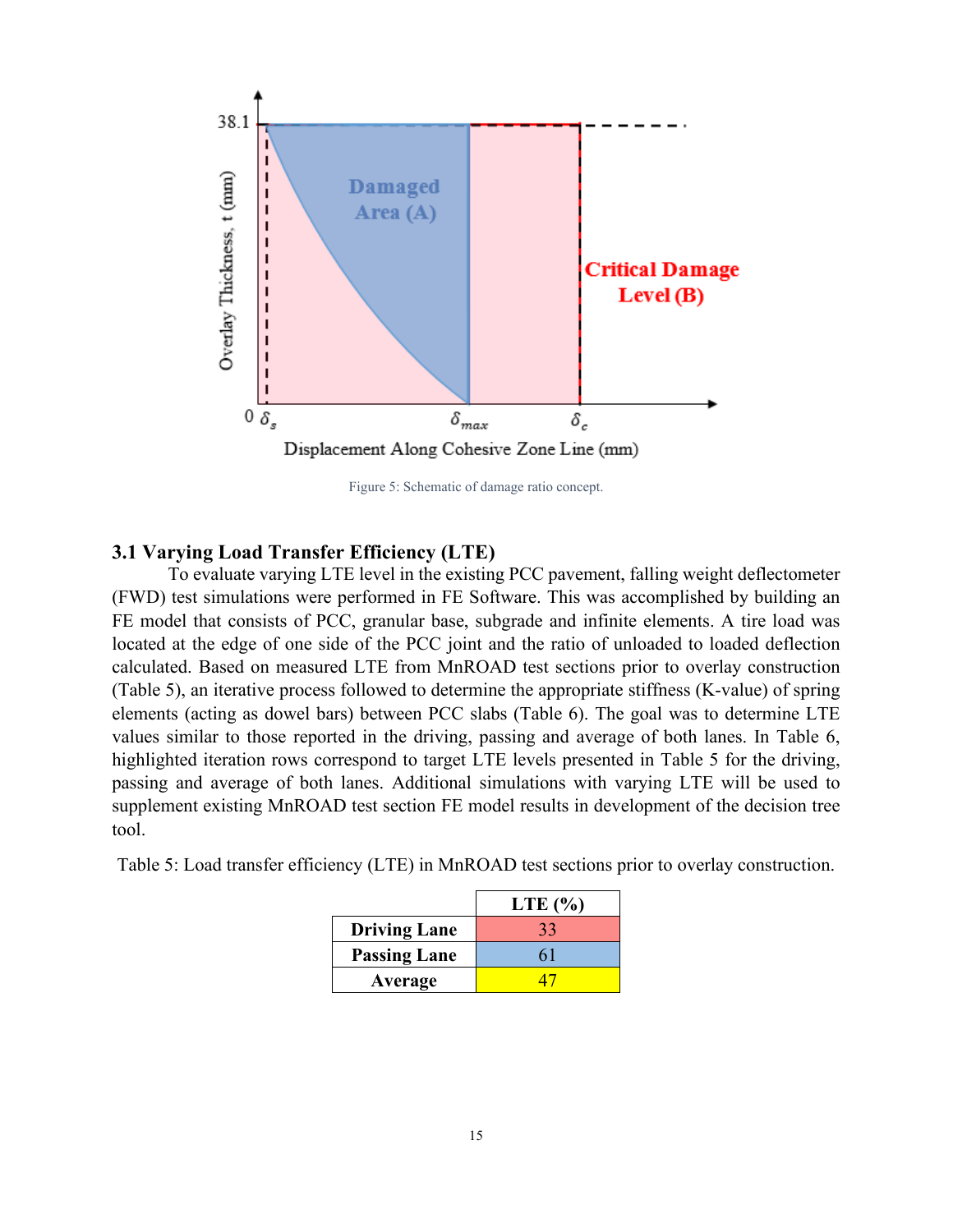<span id="page-15-1"></span>

| <b>Individual K-</b><br>Value (N/mm) | K*Num. of Spring<br><b>Elements (N/mm)</b> | Ratio<br>(unloaded/loaded) | LTE $(\% )$ |  |  |  |
|--------------------------------------|--------------------------------------------|----------------------------|-------------|--|--|--|
|                                      |                                            | 0.190                      | 19.0        |  |  |  |
| 0.005                                | 0.24                                       | 0.339                      | 33.9        |  |  |  |
| 0.01                                 | 0.48                                       | 0.428                      | 42.8        |  |  |  |
| 0.02                                 | 0.96                                       | 0.449                      | 44.9        |  |  |  |
| 0.023                                | 1.10                                       | 0.464                      | 46.4        |  |  |  |
| 0.025                                | 1.2                                        | 0.498                      | 49.8        |  |  |  |
| 0.05                                 | 2.4                                        | 0.539                      | 53.9        |  |  |  |
| 0.1                                  | 4.8                                        | 0.612                      | 61.2        |  |  |  |
| 0.2                                  | 9.6                                        | 0.712                      | 71.2        |  |  |  |
| 0.5                                  | 24                                         | 0.843                      | 84.3        |  |  |  |
| 1                                    | 48                                         | 0.861                      | 86.1        |  |  |  |
| 10                                   | 480                                        | 0.979                      | 97.9        |  |  |  |
| 100                                  | 4800                                       | 0.998                      | 99.8        |  |  |  |

Table 6: Finite element simulations with varying load transfer efficiency (LTE).

#### <span id="page-15-0"></span>**3.2 Varying Voids under Slab**

Researchers were interested in conducting a series of FE simulations with varying amounts of voids under the PCC joint location to represent scenarios where pumping and joint faulting may have occurred in the field. To simulate voids underneath the PCC slab, the modulus of granular base material directly under and on either side of PCC joint was reduced by 10%. The "damaged" granular material property represents a void with an extent of 1ft ( $\approx$  300 mm) to the left and right of the joint and approximately 0.23 to 0.31 inches (6-8 mm) deep. Figure 6 shows an example of the extent of the simulated void directly under the PCC slab highlighted in orange.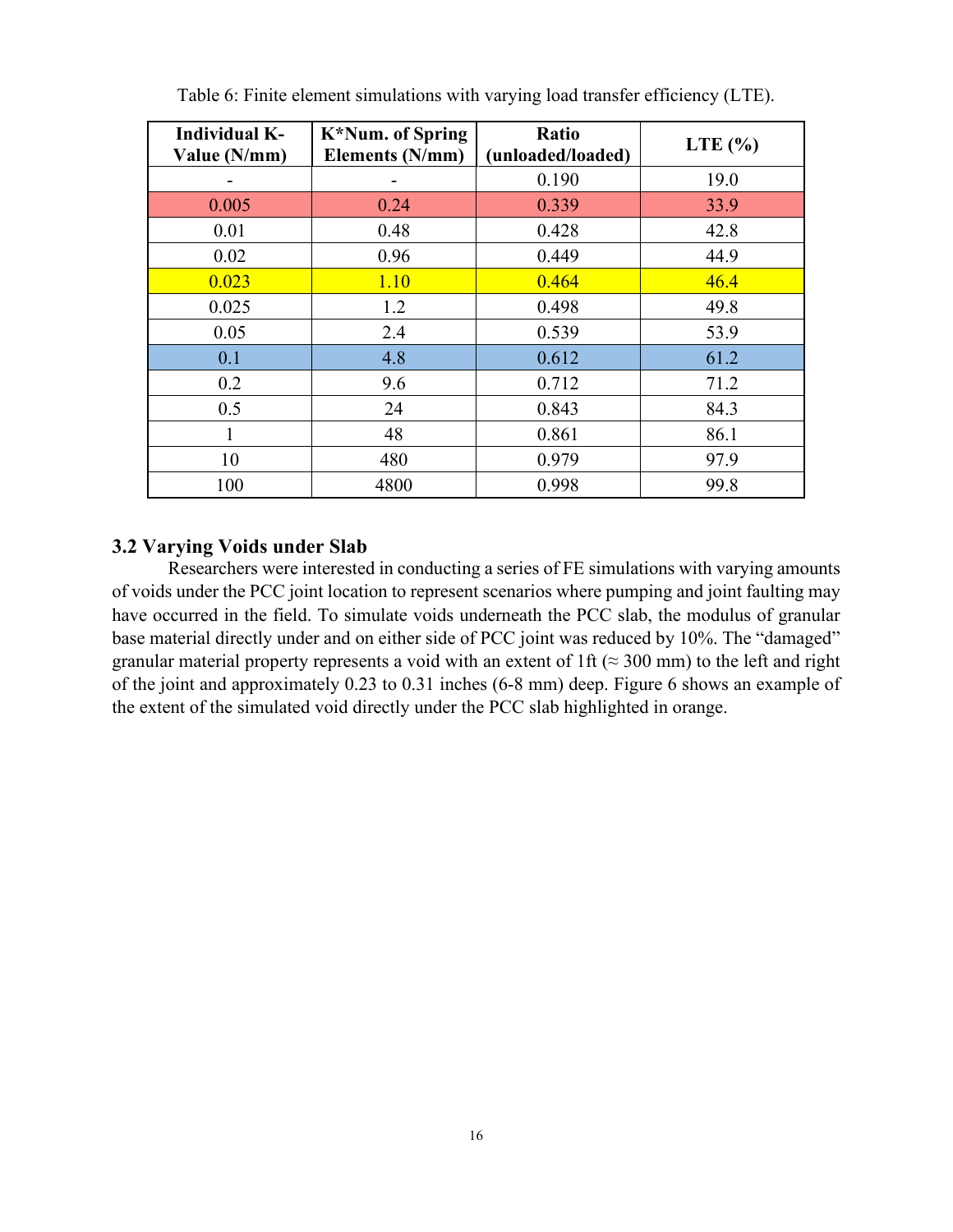

<span id="page-16-1"></span>Figure 6: Void under PCC slab with damaged granular base material highlighted in orange.

To investigate the impact of the presence of a void in the granular base layer, two different pavement structures (thin and thick) were selected as base line models (Cell 986 and Cell 990). Damage ratio results from thermal and tire loading simulations with and without the presence of the void are compared in Table 7. Detailed information on the selection of a historical critical thermal event for each overlay pavement structure and applied tire load was provided in Task-3. It is observed that approximately a 2% increase in total damage occurred when a void was present in the thicker pavement structure (Cell 990), while minimal increase in total damage resulted in the thinner pavement structure (Cell 986).

<span id="page-16-0"></span>

| <b>Model Description</b> | Layer   | <b>AC Layer</b><br><b>Thickness</b> | Damage Ratio (%) |
|--------------------------|---------|-------------------------------------|------------------|
| Cell 986, No void        | Wearing | 44.45                               | 4.58             |
| Cell 986, Void           | Wearing | 44.45                               | 4.80             |
|                          | Wearing | 44.45                               | 51.7             |
| Cell 990, No Void        | Base    | 57.15                               |                  |
|                          | Wearing | 44.45                               |                  |
| Cell 990, Void           | Base    | 57.15                               | 53.6             |

Table 7: Damage ratio results of models with and without voids.

Researchers also explored the impact of the presence of a void in the granular base layer with the combination of varying levels of LTE. FE model results with LTE levels based on FWD testing in MnROAD sections (Table 5) and presence of a void are summarized in Table 8. It should be noted that the models where no spring elements were used (Cell 990, No void and Cell 990, void) assumed an LTE level of approximately 19% (Table 6). It can be concluded from this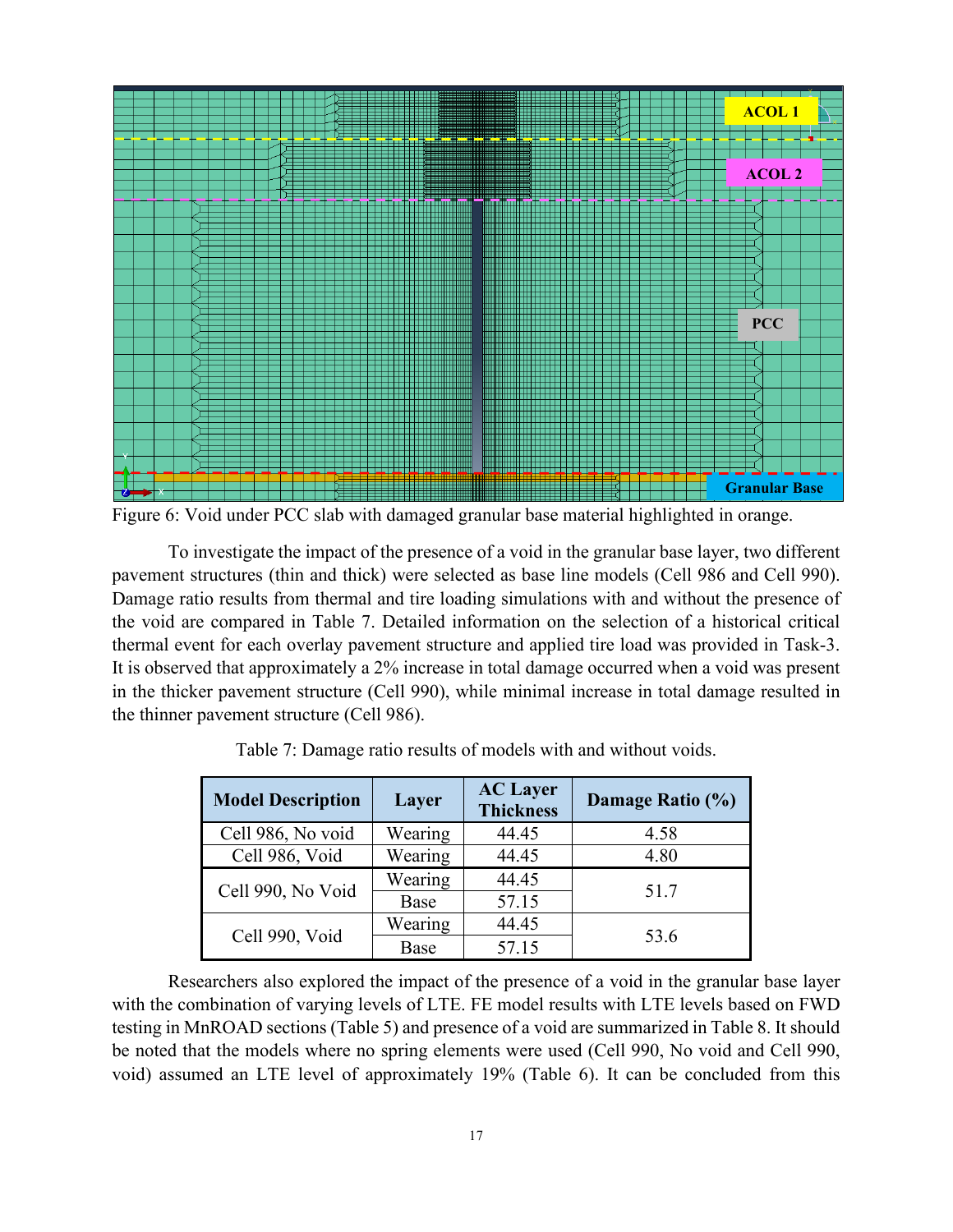analysis, when LTE is less than 61%, the controlling factor in the amount of damage from thermal and tire loading is driven by the presence of the void rather than the level of LTE.

<span id="page-17-2"></span>

| <b>Model Description</b>                               | Layer   | <b>AC</b> Layer<br><b>Thickness</b> | Damage Ratio (%) |  |
|--------------------------------------------------------|---------|-------------------------------------|------------------|--|
| Cell 990, No Void                                      | Wearing | 44.45                               | 51.7             |  |
|                                                        | Base    | 57.15                               |                  |  |
| Cell 990, Void                                         | Wearing | 44.45                               | 53.6             |  |
|                                                        | Base    | 57.15                               |                  |  |
| Cell 990, $\text{Void} + \text{LTE}$ from driving lane | Wearing | 44.45                               | 53.6             |  |
|                                                        | Base    | 57.15                               |                  |  |
| Cell 990, $\text{Void} + \text{LTE}$ from passing lane | Wearing | 44.45                               | 53.6             |  |
|                                                        | Base    | 57.15                               |                  |  |
| Cell 990, Void + Average LTE                           | Wearing | 44.45                               | 53.6             |  |
|                                                        | Base    | 57.15                               |                  |  |

Table 8: FE model damage ratio results with void and varying levels of LTE.

#### <span id="page-17-0"></span>**3.3 Additional Finite Element Models**

The following subsections provide FE model results for additional pavement structures and material combinations considered beyond the 12 MnROAD sections. Section 3.3.1 presents FE results for models simulated with a pavement structure with a total thickness of 4 inches consisting of three lifts (a single 1-inch interlayer and two 1.5-inch lifts). Section 3.3.2 includes FE results for models simulated with a pavement structure with a total thickness of 5 inches consisting of three lifts (a single 1-inch interlayer and two 2-inch lifts). Lastly, section 3.3.3 summarizes the results of a parametric analysis conducted by changing the AC fracture material properties (fracture energy and tensile strength).

#### <span id="page-17-1"></span>*3.3.1 Interlayer with 3-inch Surface Course (3+1) Models*

The models designated as "3+1 models" consisted of a 1-inch interlayer (same material properties as MnDOT's D430I mixture) and varying AC material properties for the remaining two 1.5-inch lifts (A440E, B430E, B440E or B450E mixture). The historical critical thermal loading event for the 3+1 model pavement structure was determined from the Enhanced Integrated Climate Model (EICM). Figure 7 presents the FE model results for the different AC surface mixtures. Solid color bars represent simulated results with thermal loading, while hashed bars show results with the combination of thermal and tire loading. All models were able to withstand thermal loading without fully cracking, however with the addition of tire loading the formation of macro cracks began to propagate through the pavement structure (denoted by red-hashed bars). The best performing test model was the combination of the interlayer and B430E mixture followed by B450E, B440E and lastly A440E.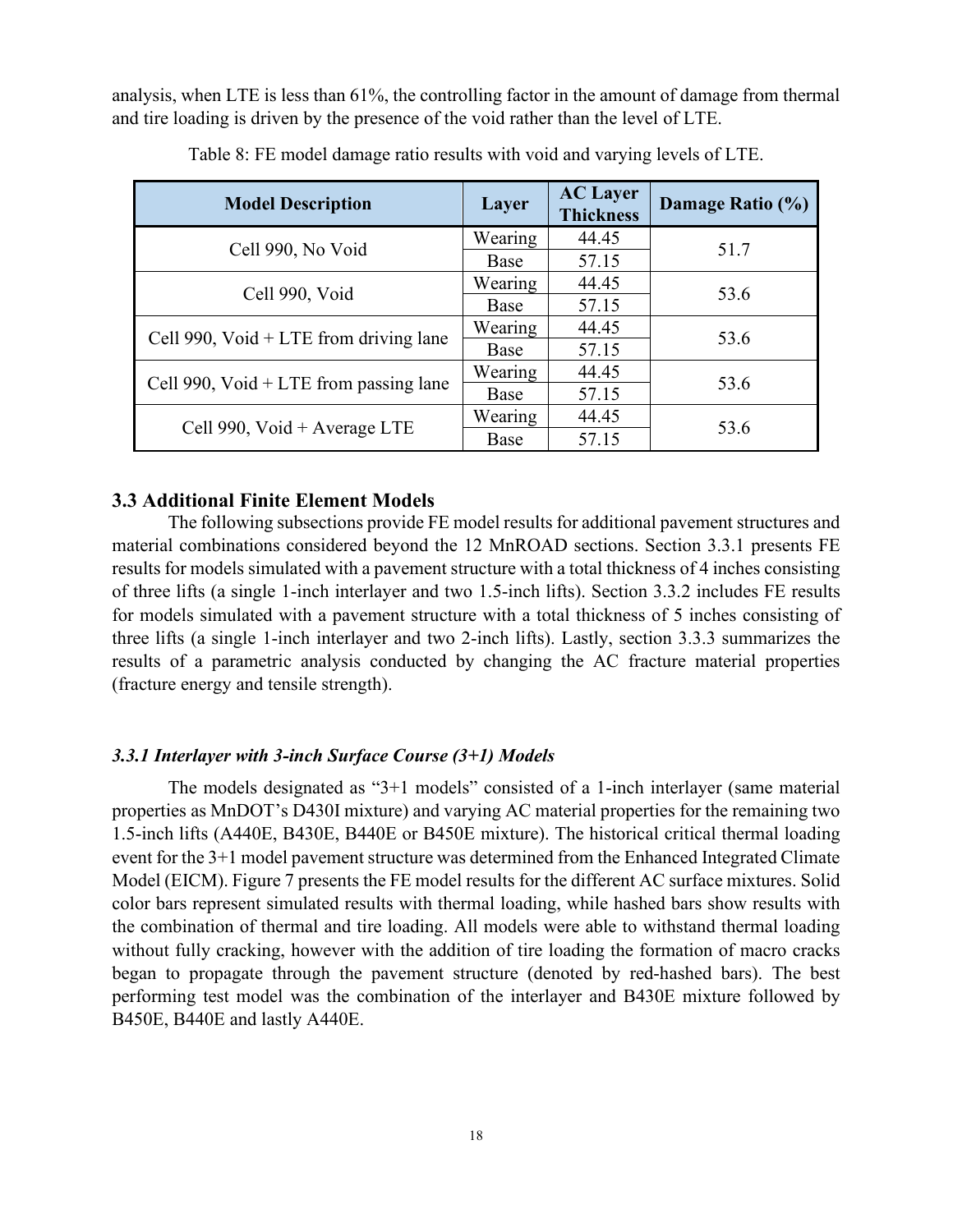

<span id="page-18-1"></span>Figure 7: Four-inch total thickness models with solid bar denoting results from thermal loading and pattern bars denoting results from thermal and tire loading.

#### <span id="page-18-0"></span>*3.3.2 Interlayer with 4-inch Surface Course (4+1) Models*

All 4+1 models have a 1-inch interlayer with D430I AC material properties. The remaining 4-inches of AC were comprised of either A440E, B430E, B440E or B450E. The ranking order of best performing to worst is consistent with the 3+1 models (Figure 8). However the amount of cracking reported along the cohesive zone line differs between the 3+1 and 4+1 models. For models containing the B430E, B440E and B450E mixtures, the reported amount of cracking increased in the 4+1 models. Meanwhile for the A440E models, the amount of cracking decreased in the 4+1 model as compared to the 3+1 model.



<span id="page-18-2"></span>Figure 8: Five-inch total thickness models with solid bar denoting results from thermal loading and pattern bars denoting results from thermal and tire loading.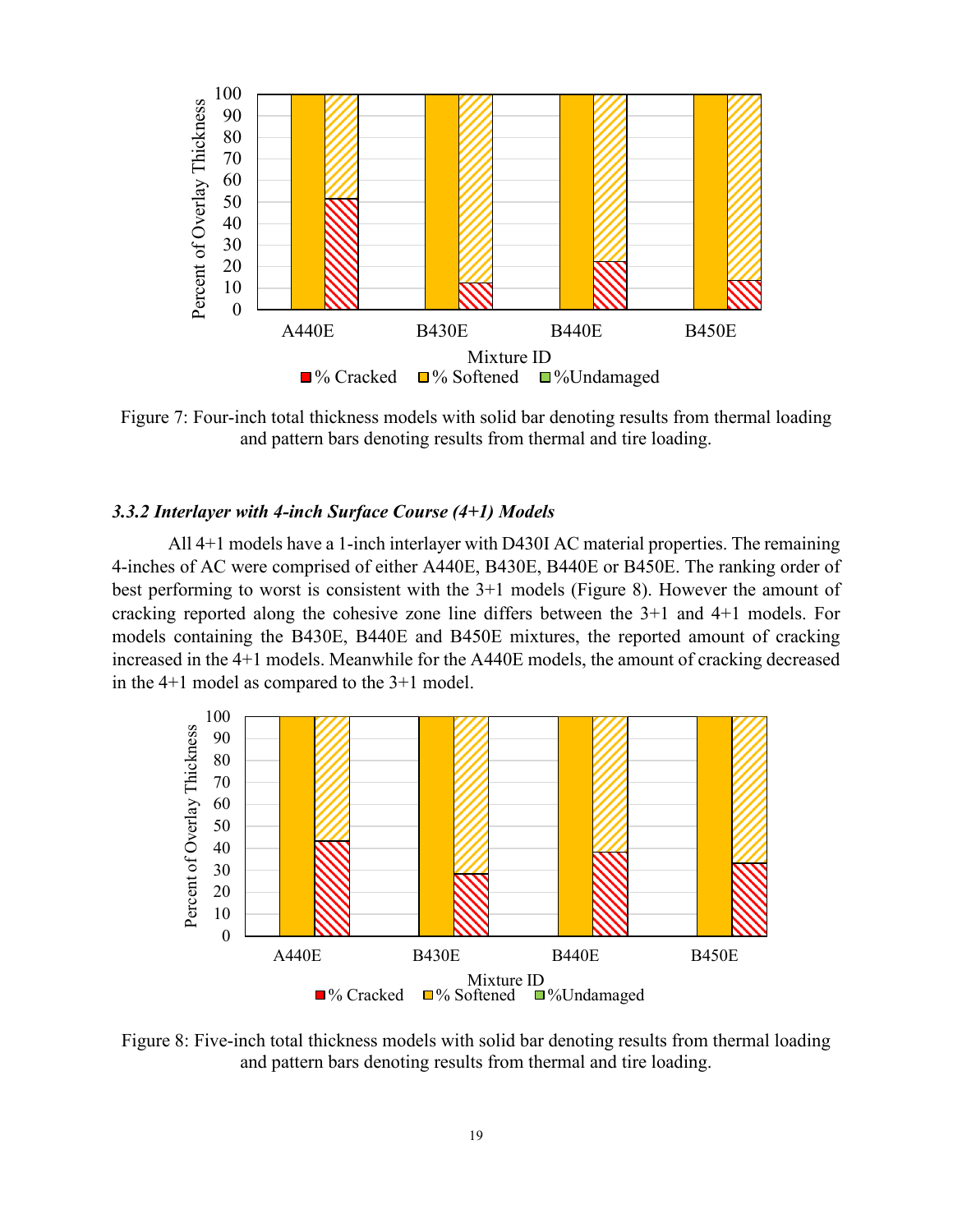Figure 9 summarizes the damage ratio results for the 3+1 and 4+1 models under thermal and tire loading. The calculated damage ratio increases for the thicker pavement model (5 inches) compared the thinner pavement models (4 inches) except for the A440E model.



<span id="page-19-0"></span>Figure 9: Comparison of 3+1 and 4+1 models damage ratio from thermal and tire loading.

To investigate further the difference in damage from the 3+1 and 4+1 models, researchers plotted displacement along the cohesive zone elements for each model after thermal loading and the combination of thermal and tire loading separately. Figures 10 and 11 summarize the reported displacement along the cohesive zone line in the asphalt overlay due to thermal loading for 3+1 and 4+1 models respectively. It can be observed that this particular historical critical thermal loading event caused more severe thermal loading for the 4+1 models as far as displacement along cohesive zone elements are concerned. This may indicate that the 4+1 overlay design (with same material properties but just adding 1-inch additional thickness) may not always provide significantly better reflective cracking performance as compared to the 3+1 model. Further simulations are needed to determine where the optimality lies between increased overlay thickness and the selection or combination of asphalt mixtures within the overlay structure.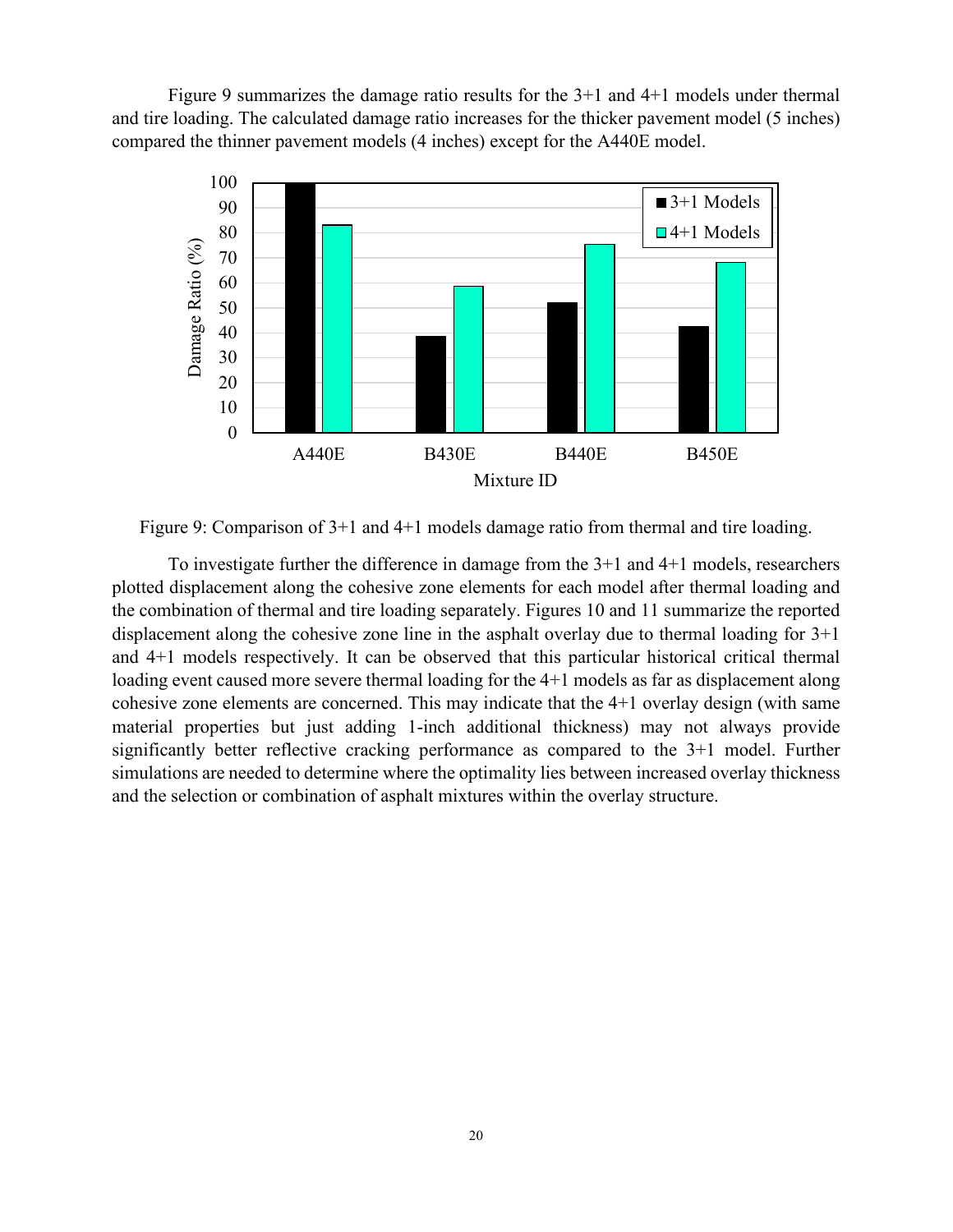

<span id="page-20-0"></span>Figure 10: Displacement along cohesive zone elements in 3+1 models from thermal loading.

<span id="page-20-1"></span>Figure 11: Displacement along cohesive zone elements in 4+1 models from thermal loading.

Similar figures were plotted for 3+1 and 4+1 model displacement results from the combination of thermal and tire loading. Figures 12 and 13 summarize the reported displacement along cohesive zone elements in the asphalt overlay due to thermal and tire loading for 3+1 and 4+1 models respectively. Here it can be observed in Figure 12 that the A440E (3+1) model underwent significantly more damage compared to the other 3+1 models with varying asphalt material properties. By adding 1-inch of additional overlay thickness (A440E 4+1 model), it reduced the amount of displacement reported along the cohesive zone elements, resulting in a lower damage ratio more similar to that of the other three 4+1 models.



<span id="page-20-2"></span>Figure 12: Displacement along cohesive zone elements in 3+1 models from thermal and tire loading.

<span id="page-20-3"></span>Figure 13: Displacement along cohesive zone elements in 4+1 models from thermal and tire loading.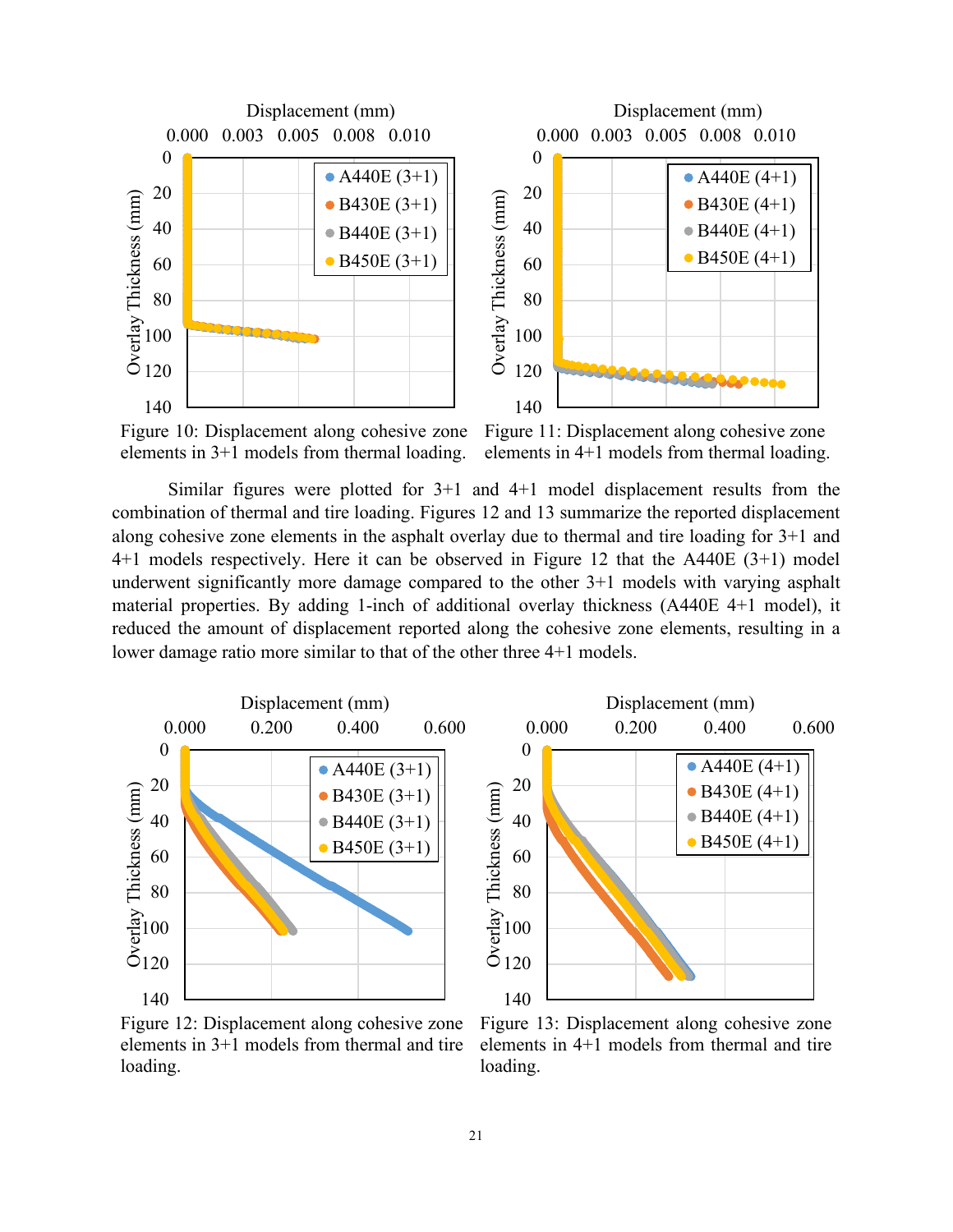Comparing the displacement along cohesive zone elements and the calculated damage ratios from 3+1 and 4+1 models there are few conclusions that may be drawn. From the combination of thermal and tire loading, models reported a similar level of undamaged overlay remaining. However, at the end of thermal loading (Figures 10 and 11) 4+1 models revealed that they underwent more damage (cohesive zone displacement) compared to 3+1 models. It is hypothesized that this may be due to differences in heat flow between different pavement structures, and it is likely that 4+1 model experienced more critical PCC opening at just the right time to induce more damage.

To illustrate the impact of thermal stress generation within a pavement structure, the damage ratio contributions from thermal, tire, and the combination of thermal and tire loading were compared. Table 9 presents calculated damage ratio values under the three different loading scenarios for a select number of models with varying overlay thicknesses. The contribution of thermal loading ranged from 79% to 84% of the total damage ratio. This finding emphasizes that for cold regions, such as Minnesota, damage from thermally induced loading comprises a significant portion of the damage ratio. As a result, it is important to consider thermal loading history in reflective cracking FE analysis.

<span id="page-21-1"></span>

| Damage Ratio (%)                   |                |             |                |                                                        |
|------------------------------------|----------------|-------------|----------------|--------------------------------------------------------|
| <b>Model Cell</b><br><b>Number</b> | <b>Thermal</b> | <b>Tire</b> | Thermal + Tire | <b>Thermal</b><br><b>Contribution</b><br>$\frac{1}{2}$ |
| 986                                | 14.6           | 2.74        | 17.4           | 84.2                                                   |
| 988                                | 44.8           | 11.4        | 56.2           | 79.7                                                   |
| 989                                | 40.5           | 10.6        | 51.2           | 79.2                                                   |
| 990                                | 41.2           | 10.7        | 51.9           | 79.5                                                   |
| 991                                |                | 11.3        | 53.9           | 79.0                                                   |

Table 9: Damage ratio results under thermal, tire, and thermal and tire loading.

#### <span id="page-21-0"></span>*3.3.3 Material Property Parametric Evaluation*

Parametric analysis of AC fracture material properties (fracture energy and tensile strength) was undertaken on select models to investigate optimization of the combination of material properties and overlay structure design (thickness) to reduce reflective cracking potential. This is a major advantage of FE analysis in that it provides the ability to simulate different pavement structures and material property combinations beyond the 12 field test sections. Previously developed models with as-build material properties and the combination of thermal and tire loading as part of Task 3 and subsequently revised as part of Task 5 were used as control models. Two different test sections (Cell 986 and 988) with varying overlay structures were selected to perform the parametric analysis. Cell 986 was ranked as the best performing test section overall among all MnROAD test sections with the lowest reported damage ratio, while Cell 988 was considered the worst performing test section among the four in-situ density test sections.

The tensile strength and fracture energy values for Cell 986 were decreased by 12.5% and 25%; Table 10 summarizes the resulting damage ratio values. It can be observed that as tensile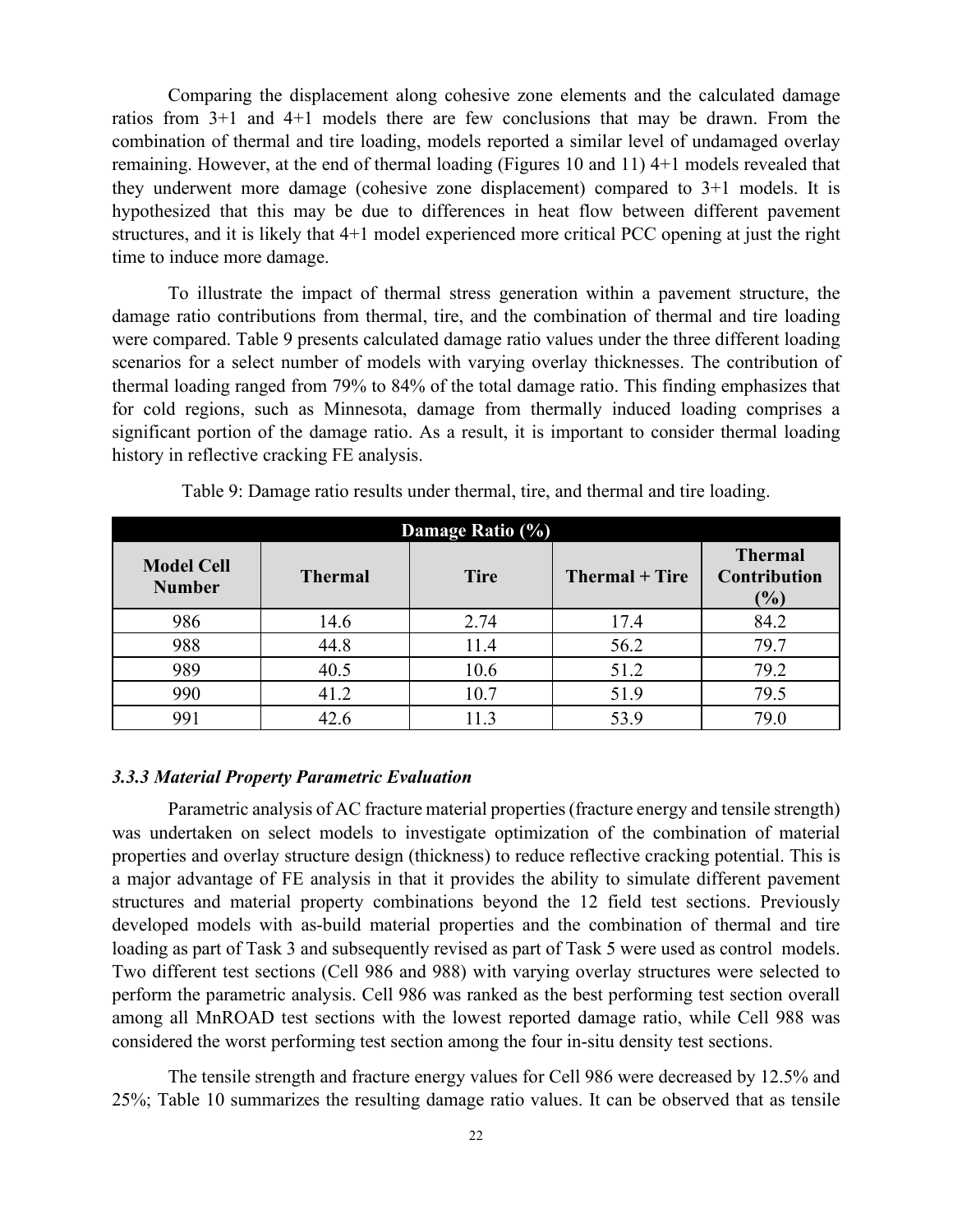strength decreases while holding fracture energy constant the material behaves more brittle, resulting in poor cracking resistance. Similarly, as fracture energy was decreased while holding tensile strength constant, the damage ratio increased. By decreasing tensile strength by -12.5% it resulted in a fully cracked overlay (100% damage ratio), while decreasing fracture energy by -25% produced a fully cracked overlay.

<span id="page-22-0"></span>Table 10: Cell 986 parametric results with decreasing material properties.

| <b>Cell 986</b> |                                 | <b>Fracture Energy (Gf)</b>      |          |        |
|-----------------|---------------------------------|----------------------------------|----------|--------|
|                 |                                 | Control<br>$(491 \text{ J/m}^2)$ | $-12.5%$ | $-25%$ |
| б               | Control<br>$(5.66 \text{ MPa})$ | 17.4                             | 21.4     | 100    |
| ens             | $-12.5%$                        | 100                              | 100      |        |
|                 | $-25%$                          | 100                              |          |        |

**Damage Ratio (%)**

Table 11 summarizes parametric analysis results for Cell 988 where fracture material properties were increased by 25% or 50% in an attempt to improve its cracking resistance performance. As expected, when fracture energy was increased at a constant tensile strength, the damage ratio decreased. When tensile strength was increased at a constant fracture energy, an increase in damage ratio was observed as the material behaved more brittle under thermal and tire loading. When both fracture energy and tensile strength were increased a tradeoff was created, where the damage ratio improved but not as much compared to when tensile strength was held constant.

Table 11: Cell 988 parametric results with increasing material properties.

<span id="page-22-1"></span>

| Damage Ratio (%)                   |                                                                |                                                                             |        |         |  |
|------------------------------------|----------------------------------------------------------------|-----------------------------------------------------------------------------|--------|---------|--|
|                                    |                                                                | <b>Fracture Energy (Gf)</b>                                                 |        |         |  |
|                                    | <b>Cell 988</b>                                                | Control<br>(Wear = 491 J/m <sup>2</sup> )<br>(Base = 510 J/m <sup>2</sup> ) | $+25%$ | $+50\%$ |  |
| ā                                  | Control<br>(Wear = $5.66 \text{ MPa}$ )<br>$(Base = 6.05 MPa)$ | 56.2                                                                        | 34.9   | 24.2    |  |
| $\widehat{\mathfrak{s}}$<br>ر<br>پ | $+25%$                                                         | 74.5                                                                        | 46.9   | 28.9    |  |
| <b>Exue</b>                        | $+50\%$                                                        | 90.7                                                                        | 56.7   | 34.5    |  |

Taking the analysis one-step further, Table 12 fracture energy was increased while tensile strength was decreased for Cell 988. Again, as fracture energy increases, a decrease in damage ratio is observed. When decreasing tensile strength, an improvement in damage ratio occurs at the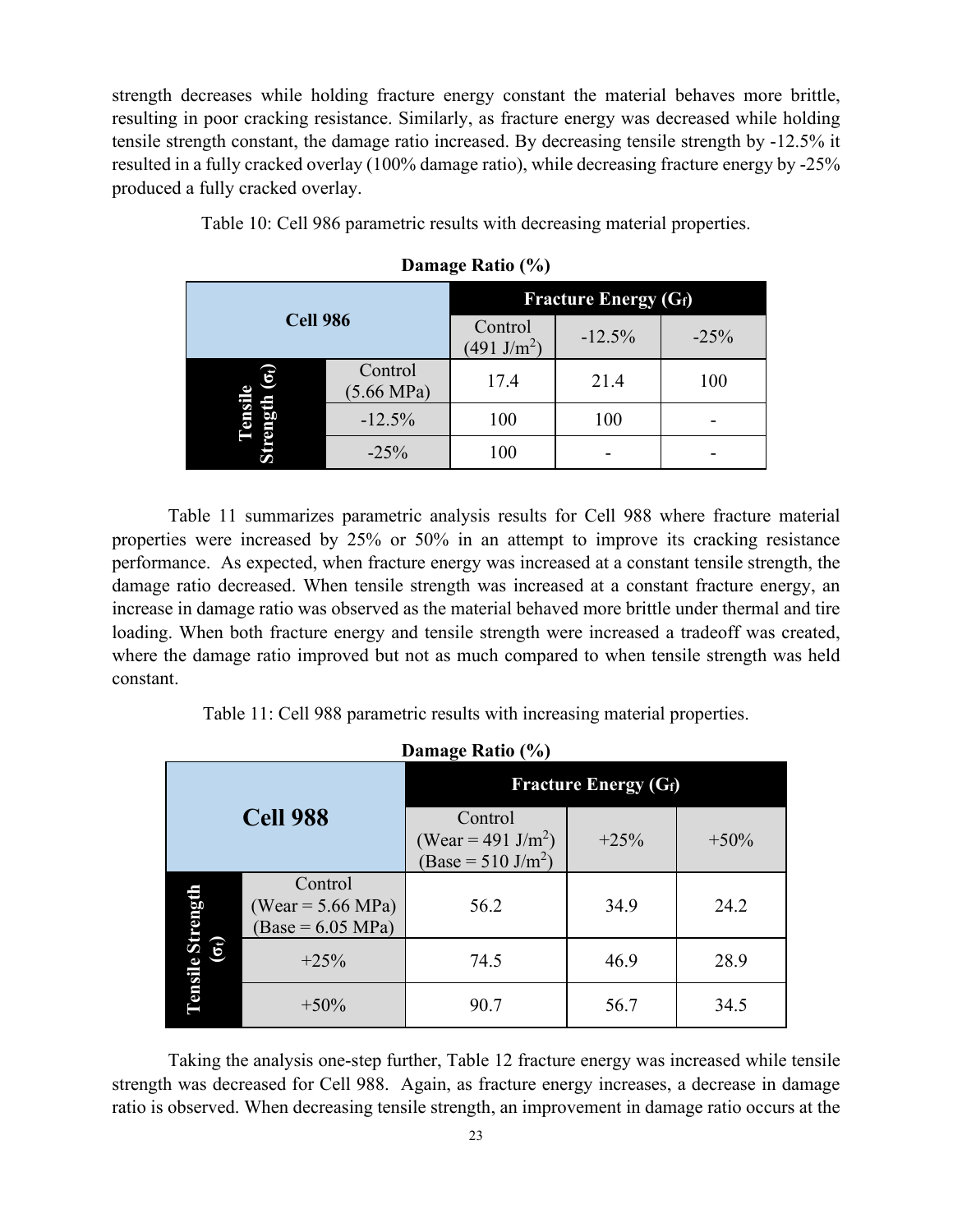25% level, but results in a fully formed macro-crack at the 50% level (100% damage ratio) as the material became too weak.

<span id="page-23-0"></span>Table 12: cell 988 parametric results with increasing fracture energy and decreasing tensile strength.

| <b>Cell 988</b> |                                                       | <b>Fracture Energy (Gf)</b>                                      |        |        |  |
|-----------------|-------------------------------------------------------|------------------------------------------------------------------|--------|--------|--|
|                 |                                                       | Control<br>(Wear = 491 J/m <sup>2</sup> )<br>$(Base = 510 J/m2)$ | $+25%$ | $+50%$ |  |
| <b>e Streng</b> | Control<br>$(Wear = 5.66 MPa)$<br>$(Base = 6.05 MPa)$ | 56.2                                                             | 34.9   | 24.2   |  |
| $\bullet$       | $-25%$                                                | 41.6                                                             | 27.8   | 20.8   |  |
| E               | $-50\%$                                               | 100                                                              | 100    | 100    |  |

#### **Damage Ratio (%)**

While this is an academic exercise in nature, this leaves pavement designers with a tradeoff to consider on how to improve cracking performance of overlays by altering material properties or changing the pavement structure (number of lifts, individual lift material properties, and total thickness of overlay). The implication of the findings from this parametric analysis for pavement designers and agencies is that a focus should be placed on increasing ductility (fracture energy) over increasing tensile strength to improve cracking resistance.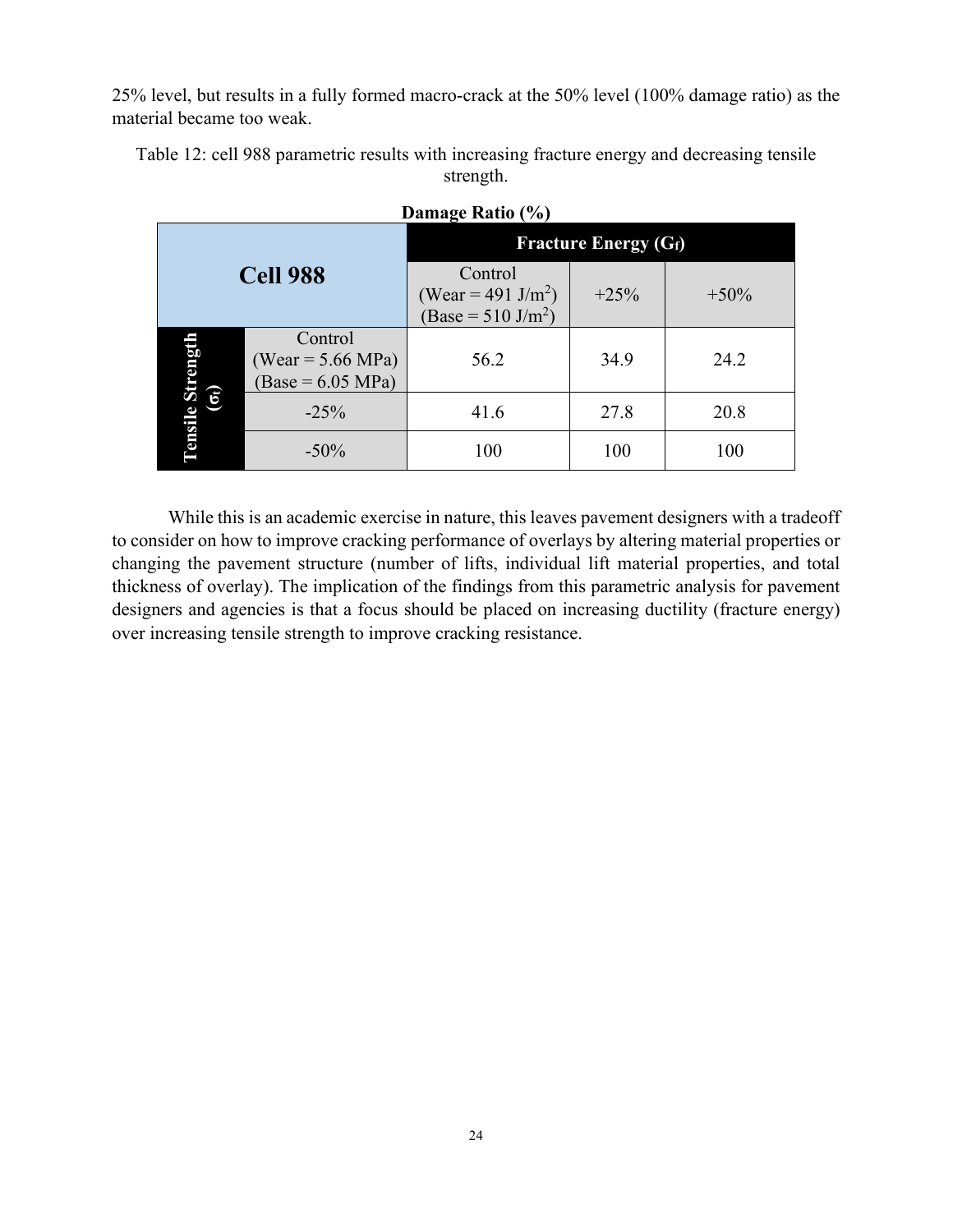## <span id="page-24-0"></span>**4. Preliminary Outline of Decision Tree Tool**

### <span id="page-24-1"></span>**4.1 General Layout and Overview**

The proposed decision tree tool will be an excel-based tool comprised of three main modules that the user will interact with, and several reference tabs dedicated to intermediate calculations and data sources. The first module is an introduction providing a statement of purpose for the tool, user instructions and a glossary with all relevant terms, assumptions, and system boundaries. Next, there will be an input module where the user will be prompted to enter information concerning the overlay design they wish to evaluate and pertinent analysis options. Finally, there will be an output module in which the predicted pavement performance curve and life cycle cost analysis (LCCA) associated with the given overlay option will be presented. Figure 14 depicts the general layout of the tool and key features within the three main user modules and the reference and data source section.

| <b>Introduction</b>                                                                  | Input                                                                                                                                                   | Output                                                              | <b>References &amp; Data</b><br><b>Sources</b>                                                           |
|--------------------------------------------------------------------------------------|---------------------------------------------------------------------------------------------------------------------------------------------------------|---------------------------------------------------------------------|----------------------------------------------------------------------------------------------------------|
| - Statement of<br>purpose<br>- User<br>instructions<br>- Glossary and<br>assumptions | - Project details<br>- Analysis options<br>- Existing PCC<br>condition and<br>pavement structure<br>- Traffic data<br>- Desired performance<br>criteria | - Pavement<br>performance<br>curves<br>- Life-cycle cost<br>results | - Material inventory<br>- Performance curve<br>fitting<br>- Unit cost information<br>- LCCA calculations |

Figure 14: Decision tree tool layout.

<span id="page-24-2"></span>On the basis of user inputs, there will be two primary outcomes from the decision tree tool; (1) predicted pavement performance curve and (2) cost associated with overlay option. Performance curves will be generated based on a combination of field performance data from the 12 MnROAD test sections and the supplemental finite element model simulations. Researchers propose to use a Boltzmann sigmoidal function (Figure 15, Equation 4) to fit reflective cracking field performance data collected from the 12 MnROAD test sections for the driving and passing lanes separately. This provides 24 unique fitting functions for a variety of overlay pavement structures, material combinations and existing LTE conditions using actual field performance data. A simple linear scaling factor will be used to predict pavement performance curves for overlay structures that do not identically match one of constructed MnROAD test sections but have approximately the same LTE, and therefore can be reasonably extrapolated.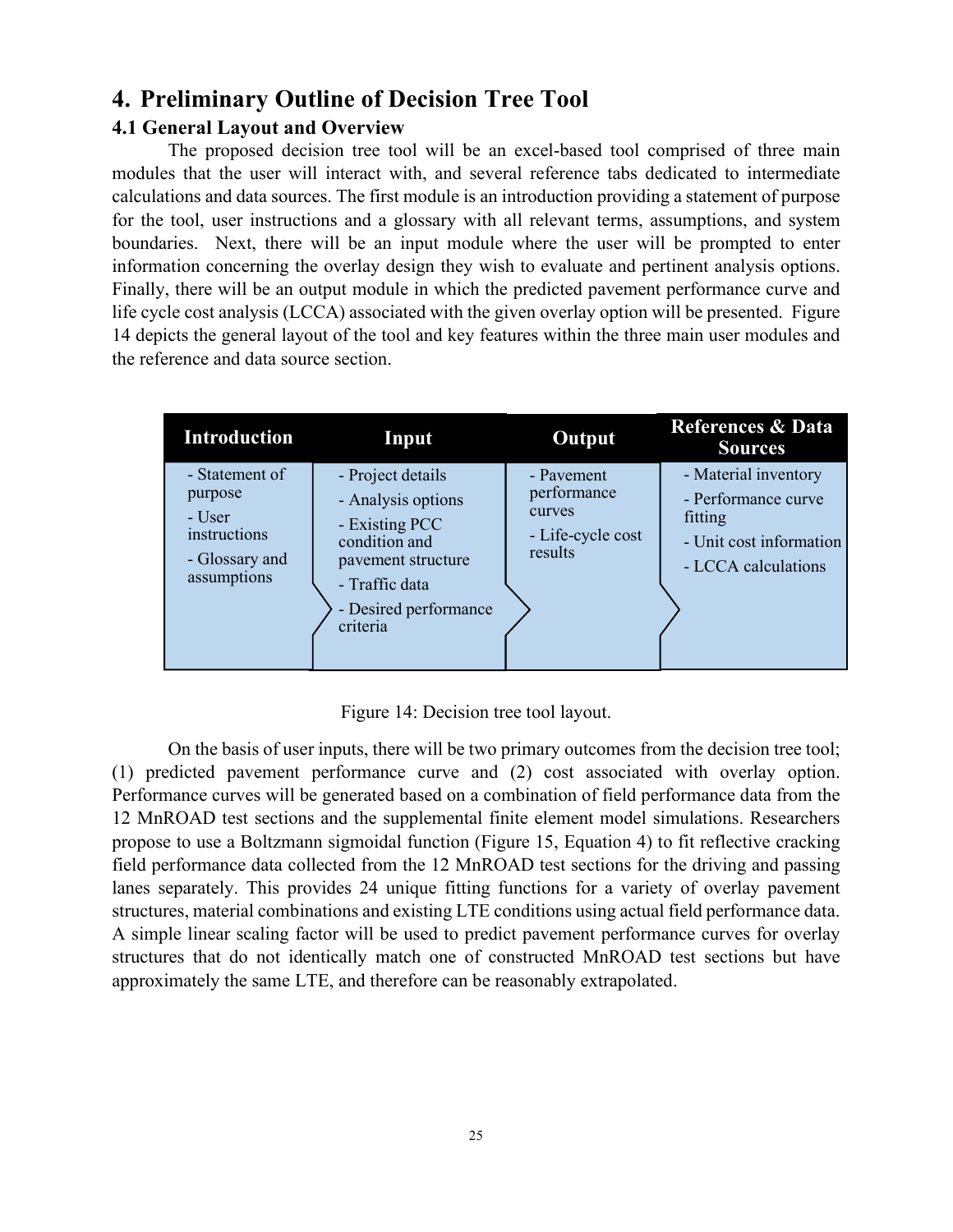

Figure 15: Schematic of Boltzmann sigmoidal fitting function.

<span id="page-25-0"></span>
$$
Y = \frac{1}{1 + \exp\left(\frac{H_{50} - x}{S}\right)}
$$
Eqn. 4

Where:

*Y* = predicted reflective cracking amount

 $H_{50}$  = half-value, potential at which reflective cracking is halfway between bottom and top asymptotes.

 $x =$  in terms or time (months in service) or traffic (number of trucks)

 $S =$  slope, steepness of the curve where a larger value denotes a curve with greater slope

Once the predicted performance curve has been established, the LCCA cost can be calculated using the cracking threshold selected by the user (e.g. 75% reflective cracking limit) to determine the time at which the threshold is reached. Once the cracking performance threshold is reached, it will trigger a new overlay construction to occur. All future costs will be discounted back to present value using Equation 5 and the overlay cost alternatives presented in terms of net present value (NPV).

$$
NPV = \frac{Cash flow}{(1+i)^t}
$$
 Eqn. 5

Where:  $i =$  discount rate (user input)  $t =$  time at which activity occurs

Unit costs will be based on average letting prices provided by MnDOT. A limited sensitivity analysis will be done where costs will be adjusted 10% and 20% higher and lower to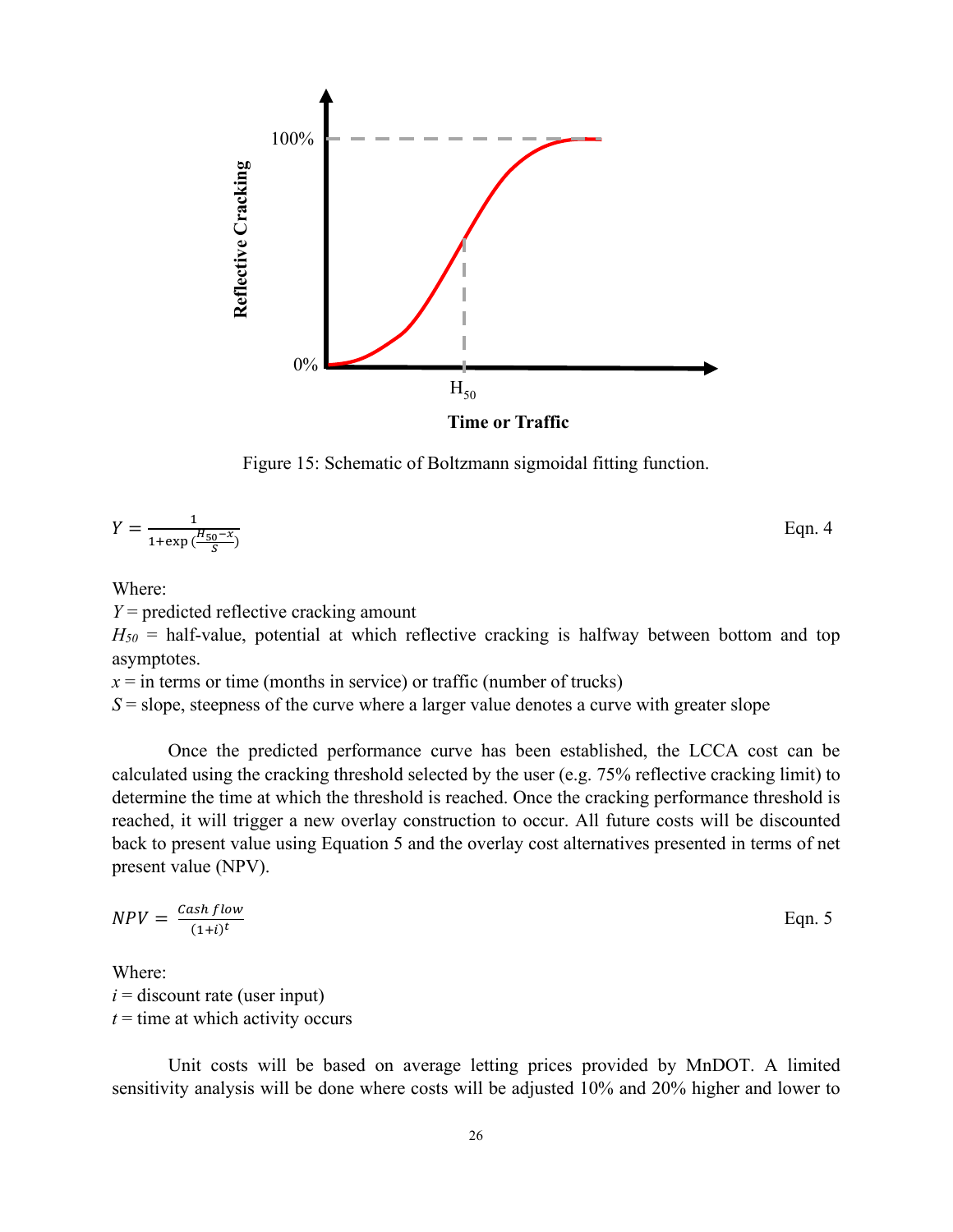provide agencies with a range in expected cost per overlay option. In the event that another agency or individual user desires to change the unit cost values, they will be able to adjust the unit costs manually.

### <span id="page-26-0"></span>**4.2 Summary of Technical Advisory Panel (TAP) Meeting Feedback**

A project update meeting was held on November  $18<sup>th</sup>$ , 2020 to receive feedback from TAP members on the general layout and overview of the tool. Below is a brief summary the key points and comments received.

- Inclusion of the cost of AC shoulder construction will be an option available in the decision tree tool and left to the user to decide if it is included in the analysis. If the user indicates they wish to include shoulder construction cost, they will be prompted to input width and overlay thickness on shoulders.
- Users will have the option to include user cost as part of the total LCCA estimate. It is anticipated that user cost will be accounted for by using a percentage of the total agency cost associated with the construction of the overlay option.
- Researchers will look further into the viability of using pavement condition index (PCI) based performance curves in the decision tree tool. An effort will be made to link the amount of cracking observed in field test sections to PCI as defined by ASTM D6433.

## <span id="page-26-1"></span>**4.3 Current Status and Next Steps**

At present, researchers are working on programming the LCCA calculations for different overlay alternatives. Along with the determining the LCCA calculations, researchers are working on the output module of the tool to visually display predicted performance curves and cost estimates. Future steps in the development of the tool include the following:

- Incorporating user cost as a function of total cost in LCCA calculation.
- Explore possibility of using PCI scores in the decision process.
- Add additional overlay options beyond MnROAD test sections based on finite element model simulations and the calculated damage ratio.
- Provide a range of default inputs for users to select from when applicable, as well as warning or error messages for values entered outside the system boundary of the tool.
- Write a brief description of decision tree tool and provide user directions in the instruction module.
- Create a video or tutorial explaining the key features of the tool while providing a demonstration.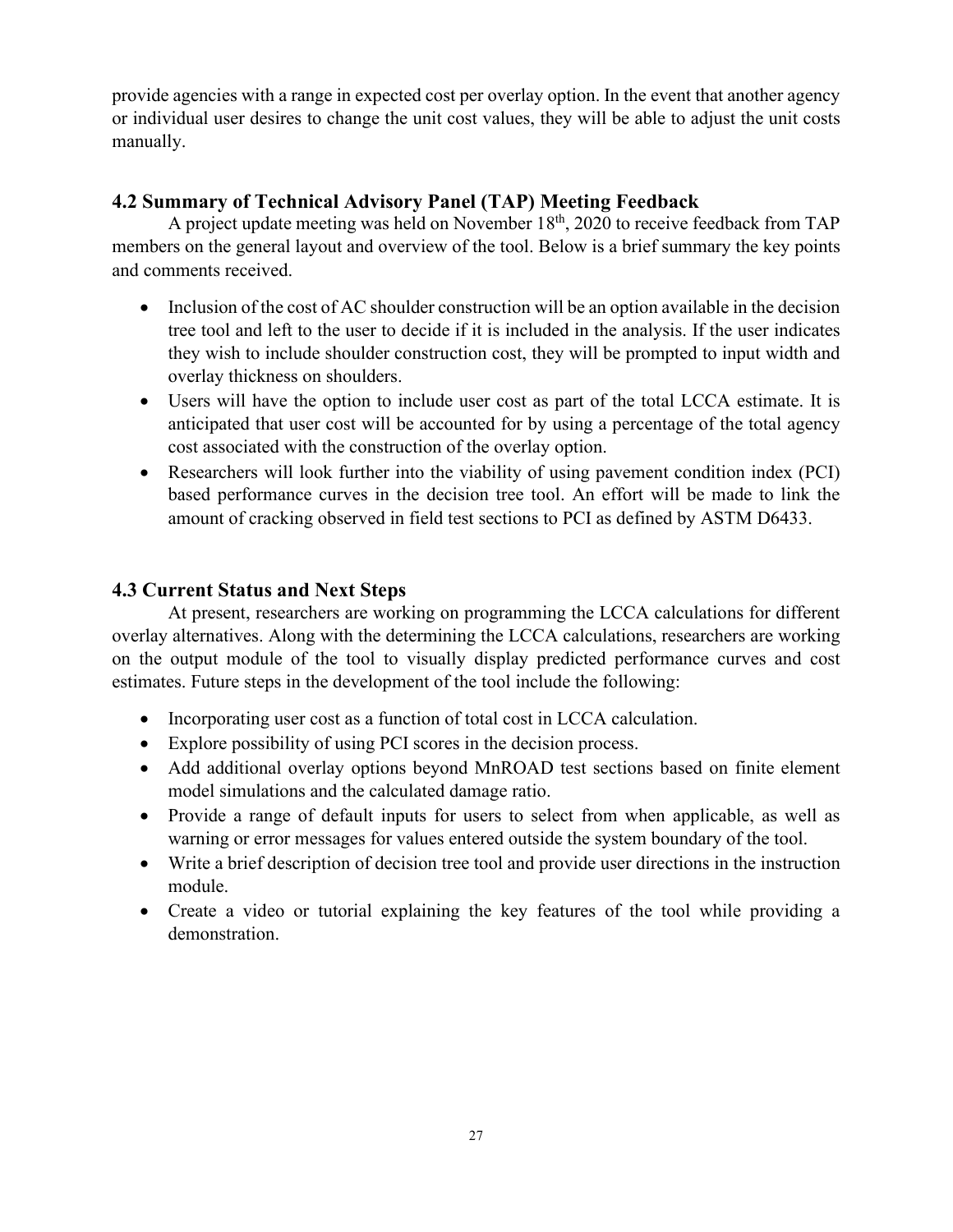## <span id="page-27-0"></span>**5. Summary and Conclusions**

The Task-6 deliverable focused on providing (1) a summary of the MnROAD test sections, pre-overlay load LTE and relevant pre-overlay PCC rehabilitation techniques utilized, (2) a summary of FE model simulations of varying load transfer efficiencies, slab stabilization levels and overlay structures, and (3) a skeleton of the excel based decision tree tool. An outline of the tool was provided in Figure 14, highlighting the three main components of the tool including an instrodcution, input, and output module. A meeting with TAP members was held on November 18, 2020 to receive feedback and suggestions on the decision tree tool skeleton. Researchers are currently working on implementing changes into the decision tree tool based on the recommendations received from TAP members.

In fulfillment of the upcoming Task-7 deliverable, which is focused on developing the decision tree tool, FE model simulation results presented herein will be used to supplement data from MnROAD test sections and provide further overlay options to be included in the decision tree tool. It was concluded that the controlling factor in the amount of damage from thermal and tire loading is driven by the presence of a void rather than the level of LTE assumed in the model, as there was no change in the damage ratio with the combination of different LTE levels. Furthermore, the impact of assuming a void directly under the joint location resulted in only a slight increase (approximately 2%) in damage for the thicker pavement structure (Cell 990), while an even lower impact on damage results was observed in the thinner pavement structure (Cell 986). Finally, the impact of thermal stress generation from thermal versus tire loading in FE models was investigated. It was concluded that the contribution of thermal loading raged from 79% to 84% of the total damage ratio. This finding emphasizes that for cold regions, such as Minnesota, thermal loading history comprises a significant portion of the damage ratio and should be considered in FE analysis.